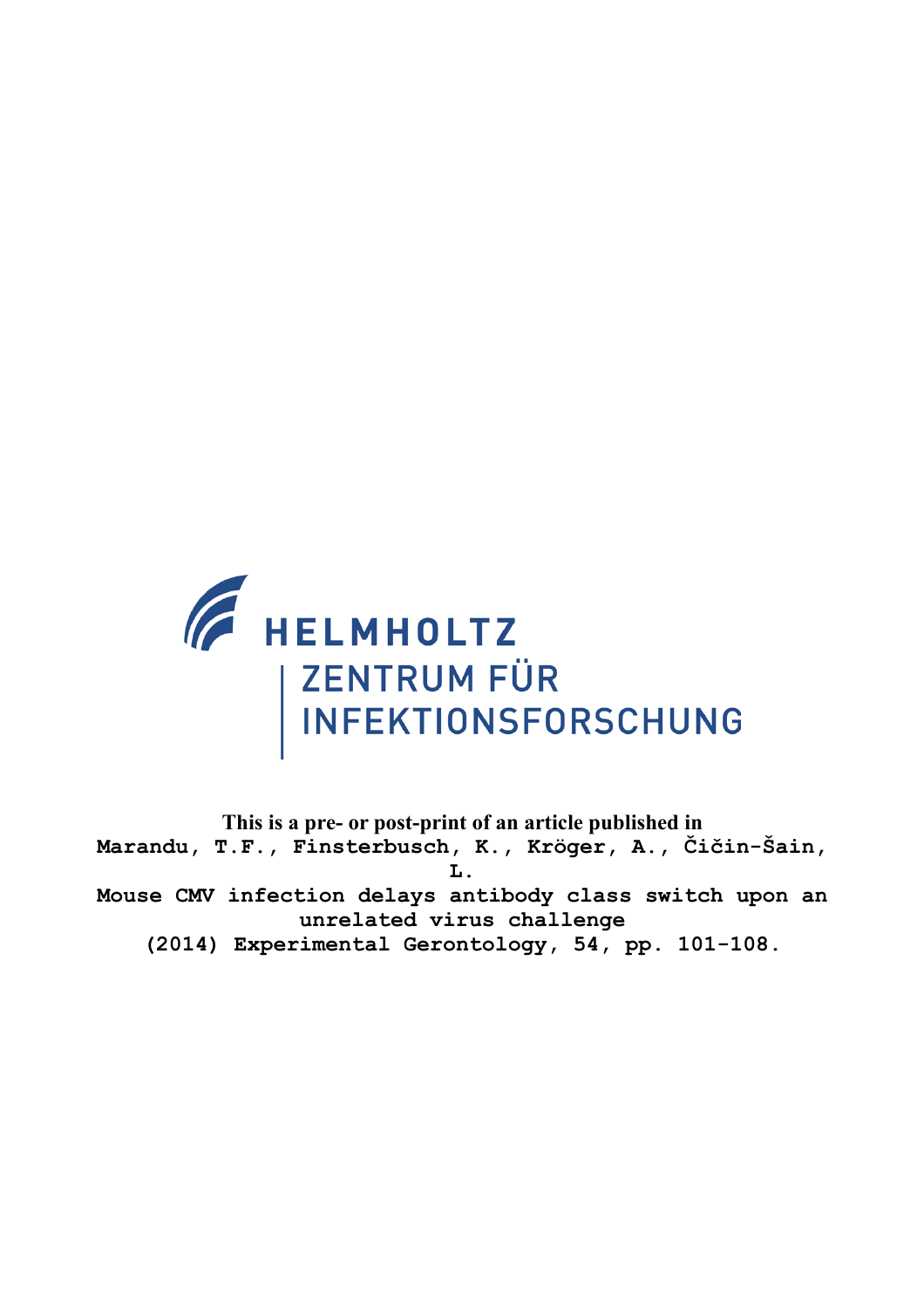# **Mouse CMV infection delays antibody class switch upon an unrelated virus challenge**

**Thomas F. Marandu<sup>1</sup> , Katja Finsterbusch<sup>2</sup> , Andrea Kröger<sup>2</sup> , Luka Čičin-Šain1\***

- 1. Department of Vaccinology Helmholtz Centre for Infection Research, Braunschweig, Germany
- 2. Department of Gene Regulation and Differentiation Helmholtz Centre for Infection Research, Braunschweig, Germany

\*Corresponding author:

Luka Cicin-Sain,

Helmholtz Centre for Infection Research

Inhoffenstr. 7

38124 Braunschweig, Germany

Tel: +49 (0)531 6181-4616

Fax: +49 (0)531 6181-4699

E-mail: luka.cicin-sain@helmholtz-hzi.de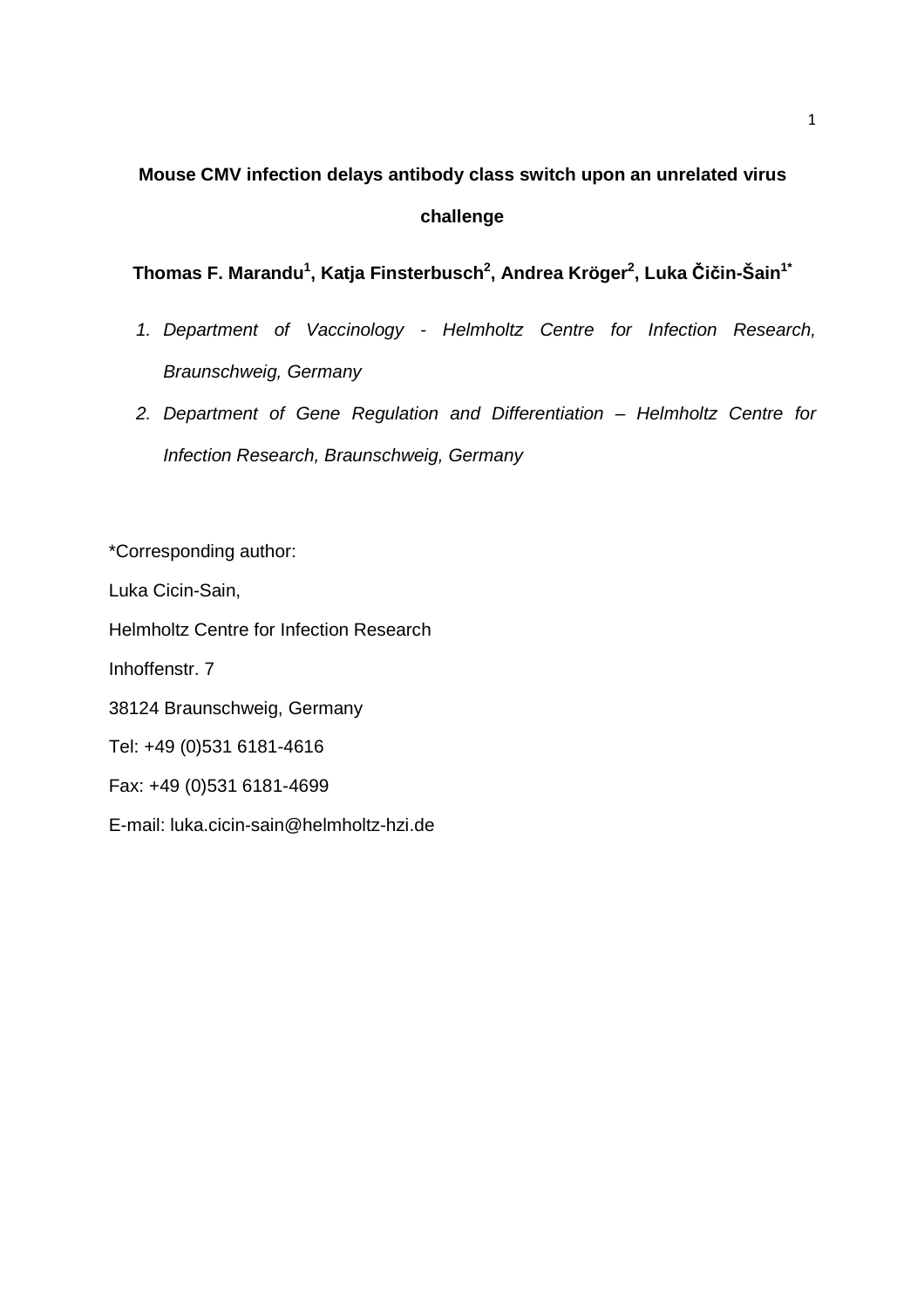#### **ABSTRACT**

Poor immune protection upon vaccination is a critical determinant of immunosenescence. Latent Cytomegalovirus (CMV) infection has been associated with poor antibody responses to vaccination, but a causative role for CMV in the poor immune response requires experimental evidence and thus could not be confirmed in clinical studies. To test the hypothesis that latent CMV infection causes poor antibody responses, we infected young or adult mice with mouse CMV and challenged them with vesicular stomatitis virus (VSV) at 15 or 18 months of age. Latent, but not primary infection with mouse CMV resulted in diminished neutralizing titers of the serum IgG fraction at day 7 post challenge, which recovered by day 14 post challenge. This phenomenon was specific for mice infected with mouse CMV, but not mice infected with other herpesviruses, like murine herpesvirus-68 or herpes simplex virus type 1, or mice infected with non-persistent viruses, such as influenza or vaccinia virus. Hence, our data indicate a delay in IgG class-switch that was specific for the CMV infection. Herpesviral infections did not change the B-cell memory compartment, and increased the size of the effector-memory subset of blood CD4 T-cells only when administered in combination. Furthermore, CD4 T-cell response to VSV infection was maintained in latently infected mice. Therefore, our results argue that latent CMV infection impairs Bcell, but not T-cell responses to a challenge with VSV and delays antibody class-switch by a mechanism which may be independent of T-cell help.

# **KEYWORDS**

Cytomegalovirus; Herpes Simplex Virus type 1; Murine Herpesvirus 68; Humoral response; In vitro neutralization; CD4 T-cell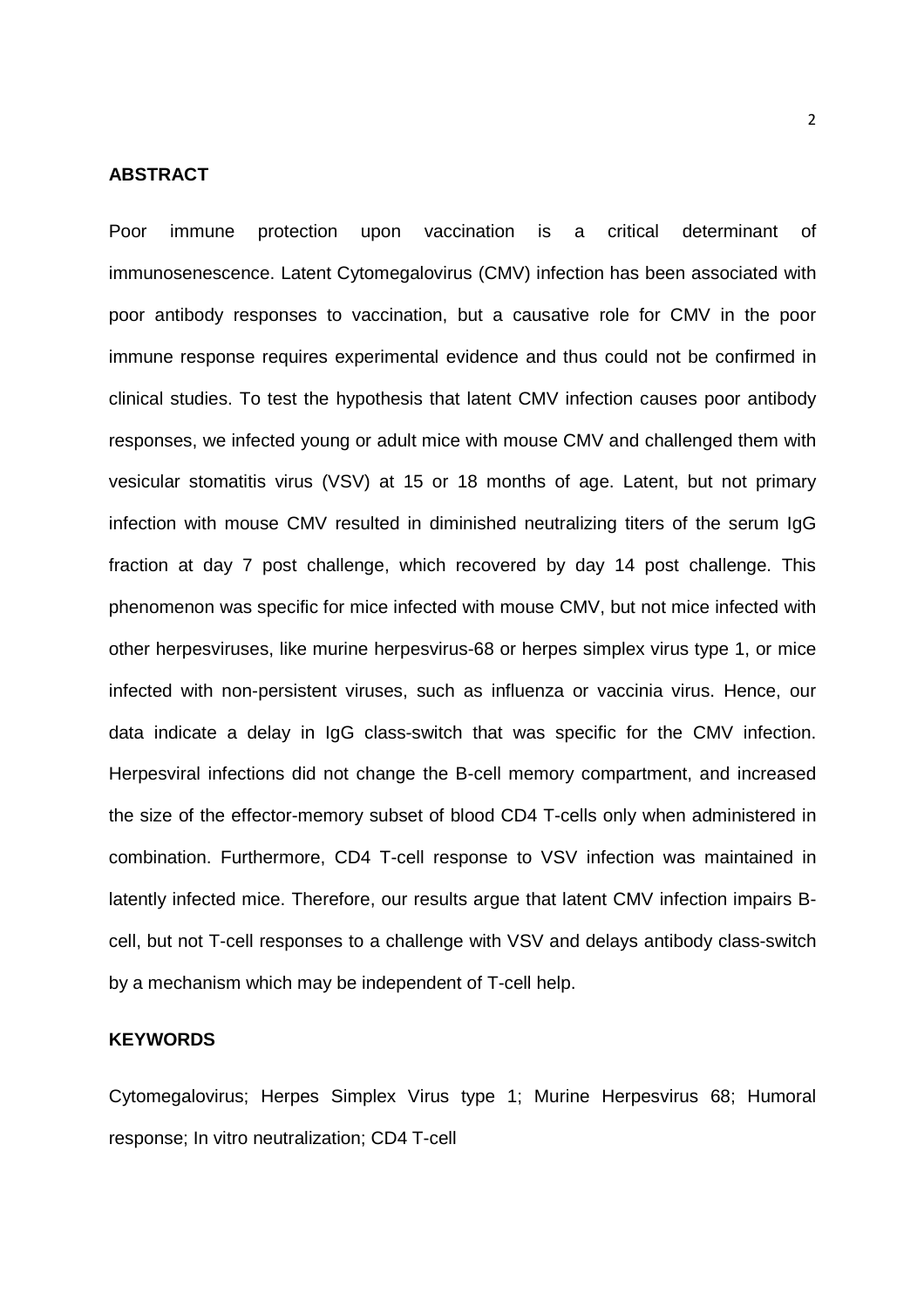#### **ABBREVIATIONS**

Cytomegalovirus – CMV; Mouse cytomegalovirus – MCMV; Murine Herpesvirus 68 – MHV-68; Herpes simplex virus type 1 – HSV-1; Vaccinia Virus – VACV; Vesicular stomatitis virus – VSV; Influenza virus – Flu; Epstein-Barr virus – EBV; Effector memory – EM; Plaque forming unit – PFU; Phosphate-buffered saline – PBS;

#### **1. INTRODUCTION**

Cytomegalovirus (CMV) is a ubiquitous beta-herpesvirus, characterized by its ability to latently persist in the host (Pass, 2001) and mount extremely powerful immune response (Sylwester et al., 2005). Several reports have shown an association of latent CMV infection and parameters associated with immune aging. CMV infection is associated with increased numbers of CD28- or CD45RA+ T-cells in both CD4 and CD8 subsets (Looney et al., 1999) in a manner that recapitulates the aging-related accumulation of these subsets (Chidrawar et al., 2009). CMV is also associated with functional immune deficits in the aging host, including lower counts of Epstein Barr Virus (EBV) specific CD8 T-cells (Khan et al., 2004), increased reactivation of varicella-zoster virus (Ogunjimi et al., 2013) or excess mortality (Roberts et al., 2010; Wikby et al., 2002), mainly due to vascular causes (Roberts et al., 2010; Savva et al., 2013). Humoral immunity is also affected by aging, because the ability to mount robust humoral immunity upon infection or vaccination diminishes in aging hosts (Hakim and Gress, 2007; Lazuardi et al., 2005). CMV seroposositive hosts showed weaker antibody responses to influenza in some (Moro-Garcia et al., 2012; Trzonkowski et al., 2003), but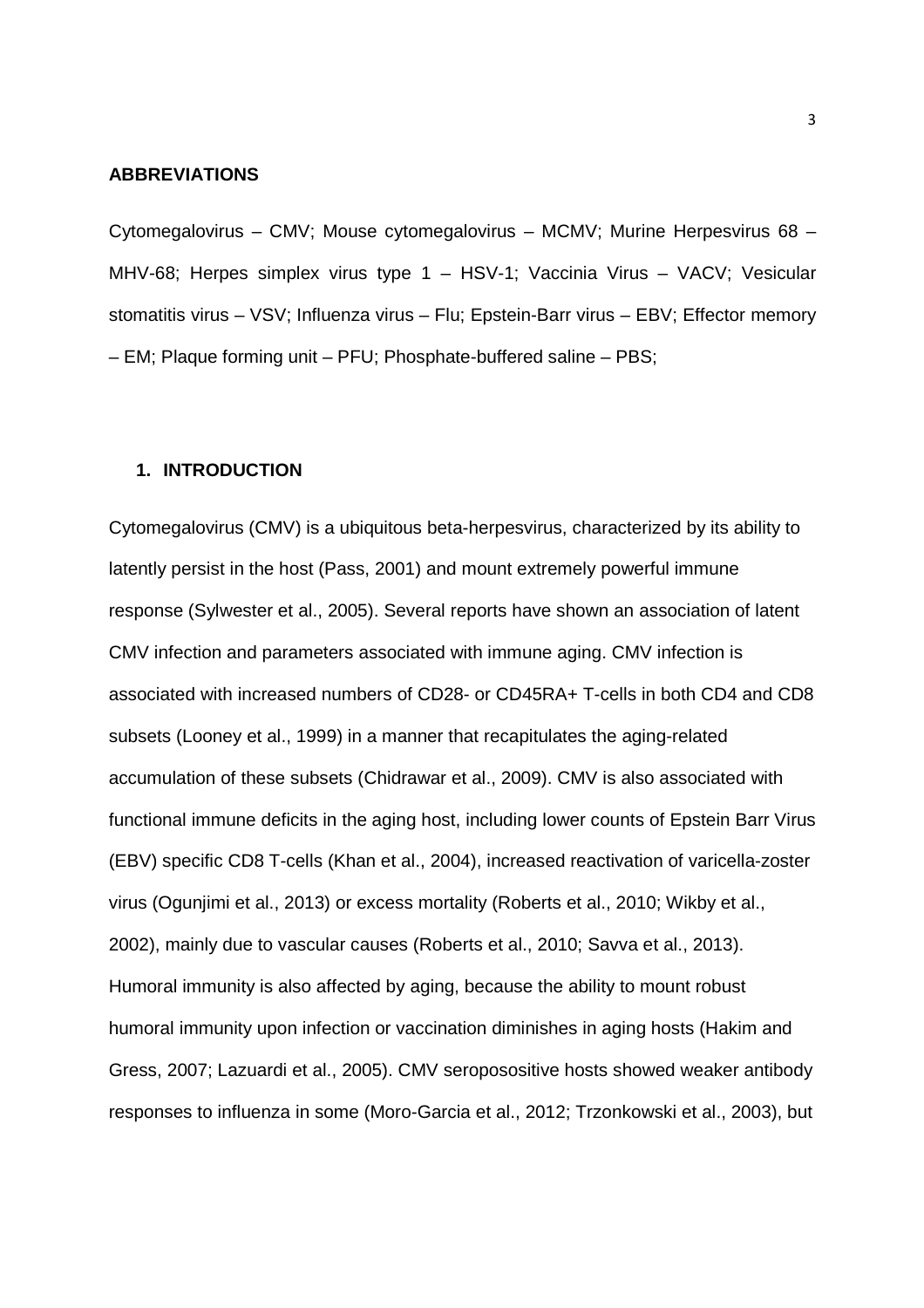not all studies (den Elzen et al., 2011), and this weak response correlated to an increase of terminally differentiated CD4 T-cells (Derhovanessian et al., 2013), arguing that CMV may impair both the cellular and the humoral branch of the adaptive immune system.

Several studies in the mouse model of CMV infection addressed the causative role of CMV infection in the onset of immunosenescence. It has been shown that experimental mouse CMV (MCMV) infection causes a drastic increase in the size of the effectormemory (EM) CD8 pool (Cicin-Sain et al., 2012; Mekker et al., 2012) in a manner that may be reversed by long-term antiviral therapy (Beswick et al., 2013), and that CD8 Tcells of MCMV-infected mice poorly respond to challenge with influenza, West-Nile (Cicin-Sain et al., 2012), or vaccinia virus (Mekker et al., 2012). Others have shown diminished clearance of Listeria monocytogenes upon challenge of aged mice latently infected with MCMV, and an increase in all-cause mortality in mice carrying latent MCMV or Herpes-Simplex type I virus (HSV-1), but no effect on the CD8 responses (Smithey et al., 2012). Since the mice used in these studies were genetically identical and housed in identical conditions, the differences between the groups had to be attributed to the MCMV infection.

However, it remained unclear if MCMV infection affects exclusively the CD8 compartment or may also alters the homeostasis and the function of other lymphocytes subsets. Furthermore, only the study by Smithey et al. considered a double infection with MCMV and HSV-1, while other ones focused on mice that were housed in a very clean environment and infected exclusively with MCMV, although most of the people that are latent carriers of MCMV will be exposed to a microbiologically diverse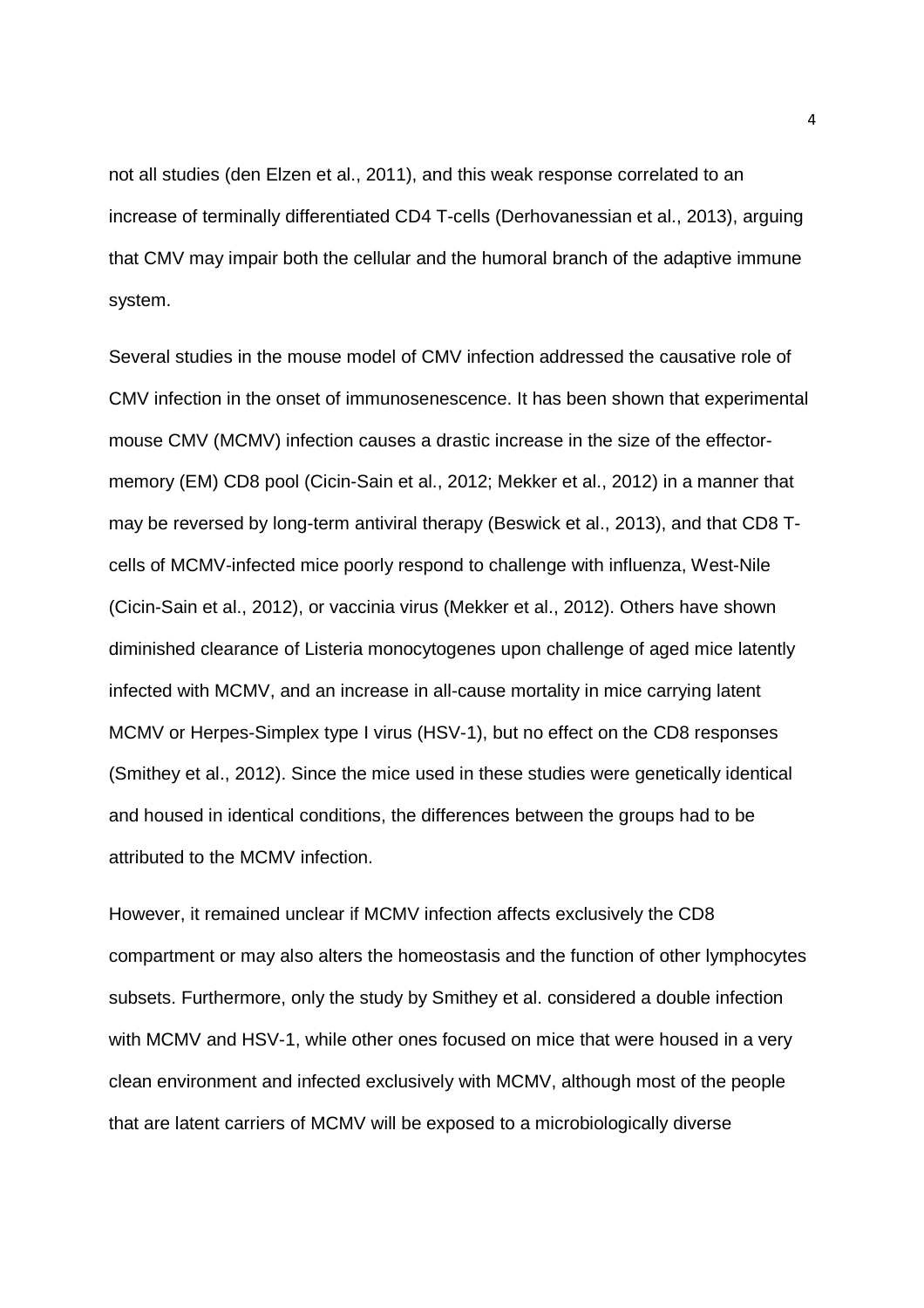environment and thus simultaneously carry latent gamma-herpesviruses (e.g. EBV) and/or alpha-herpesviruses (e.g. HSV-1, etc.). Therefore, it remained unclear whether the effects of a latent CMV infection on the immune system are specific for this herpesvirus, and if multiple and/or gamma-herpesviral infections may have additive effects on the immune system. We show here that infection with the beta herpesvirus MCMV, but not with the gamma herpesvirus MHV-68, or the alpha-herpesvirus HSV-1, delays the antibody class-switch upon a challenge with vesicular stomatitis virus (VSV). Furthermore, herpesviral infections did not alter considerably the size of the blood memory B-cell compartment. Finally, we show that multiple herpesvirus infections increase the size of the EM subset of the CD4 T-cell lineage, but that CD4 T-cell responses to VSV challenge are not impaired by any herpesvirus infection, arguing that the delayed antibody class-switch is unlikely a result of defects in T-cell help.

#### 2. **MATERIALS AND METHODS**

#### **2.1. Viruses**

The bacterial artificial chromosome derived molecular clone of MCMV (Jordan et al., 2011) was propagated on M2-10B4 cells (CRL-1972) and quantified by plaque assay on primary mouse embryonic fibroblasts (MEF) as described previously (Ebermann et al., 2012). The MHV-68 was kindly provided by Dr. H. Adler (Helmholtz Zentrum München), and the virus stock was produced on NIH3T3 cells (CRL-1658) and quantified on MEF as previously described (Adler et al., 2001). HSV-1 strain 17, and VACV were obtained from Dr. J. Nikolich-Zugich University of Arizona, Tucson and grown and quantified on Vero cells (CCL-81) as described (Lang et al., 2008; Lang and Nikolich-Zugich, 2005;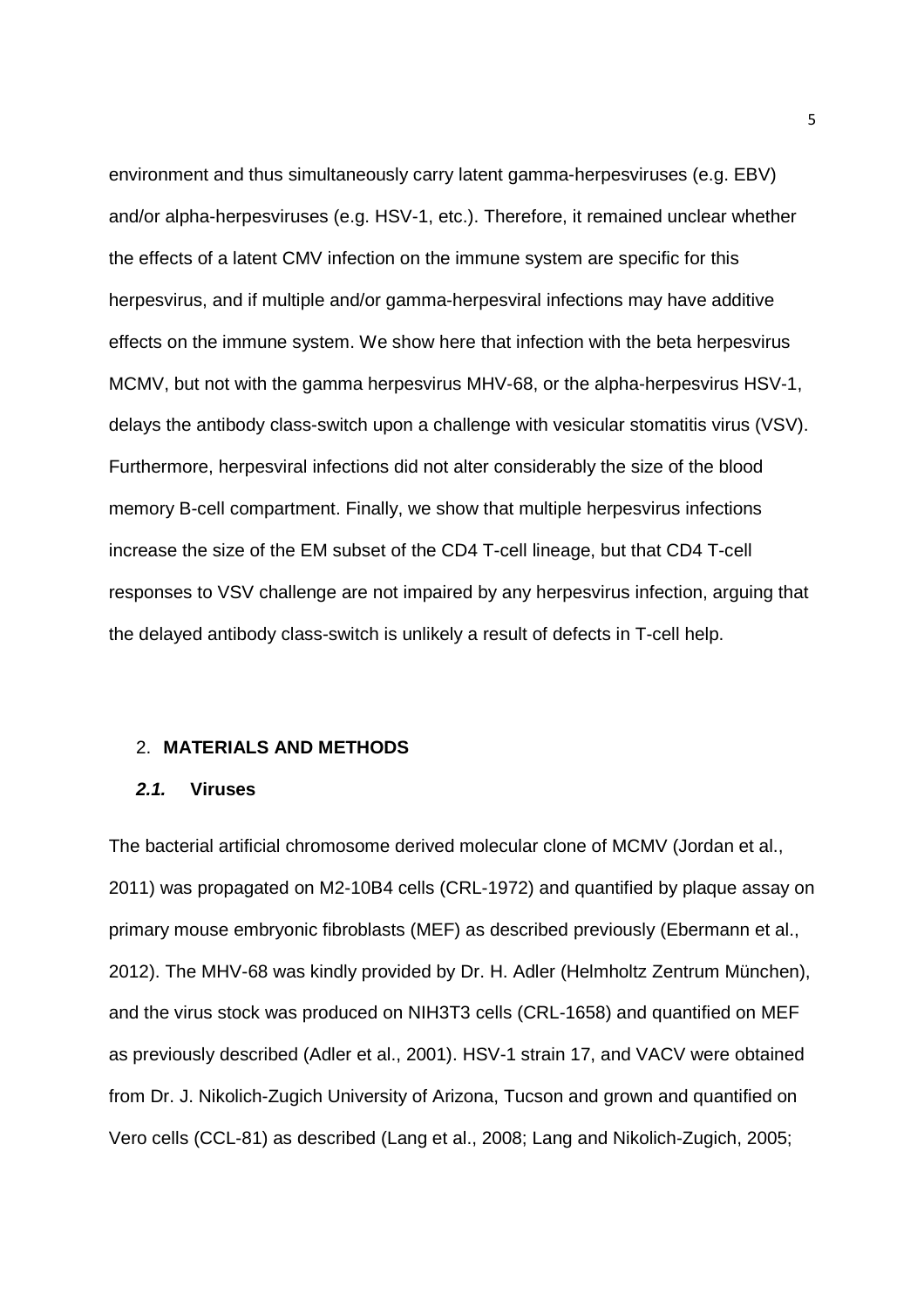Rudd et al., 2010). The Influenza virus PR8M which is closely related to the Mount Sinai strain of A/PR/8/34 (H1N1) was obtained from Dr. K. Schughart, Helmholtz Centre for Infection Research, and was propagated in the chorio-allantoic cavity of ten days old embryonated chicken eggs for 48h at  $37^{\circ}$ C (Blazejewska et al., 2011). The vesicular stomatitis virus (VSV) Indiana strain (Stirnweiss et al., 2010) was propagated in Vero B4 cells. Titers were determined by plaques assays on Vero B4 cells.

## **2.2. Mice**

Male DBA/2xC57BL/6 (D2B6) F1 mice were purchased from Janvier (Le Genest, France), 129S2/SvPasCrlxBALB/cAnNCrl F1 (129B) mice were purchased from Charles River (Sulzfeld, Germany). Mice were housed in specific pathogen free (SPF) conditions at the Helmholtz Centre for Infection Research animal facility. Animal experiments were done according to German federal and local state animal welfare guidelines, in line with FELASA and GV-SOLAS guidelines, and were approved by the Lower Saxony State Office of Consumer Protection and Food safety (permit number 33.9-42502-04- 11/0426).

### **2.3. Infection protocols**

#### 2.3.1. Infection of D2B6 mice

Six month old D2B6 mice were infected intraperitoneally (i.p.) with  $2x10<sup>5</sup>$  plaque forming units (PFU) of MCMV, 10<sup>6</sup> PFU of MHV-68, 10<sup>6</sup> PFU of HSV-1, 10<sup>6</sup> PFU of VACV, or 200µl of PBS (mock infected group). Mice which received a combination of HSV-1, MHV-68 and MCMV were injected at two week intervals to avoid virus pathogenicity during primary infection (triple infection group). Nine month later, mice were challenged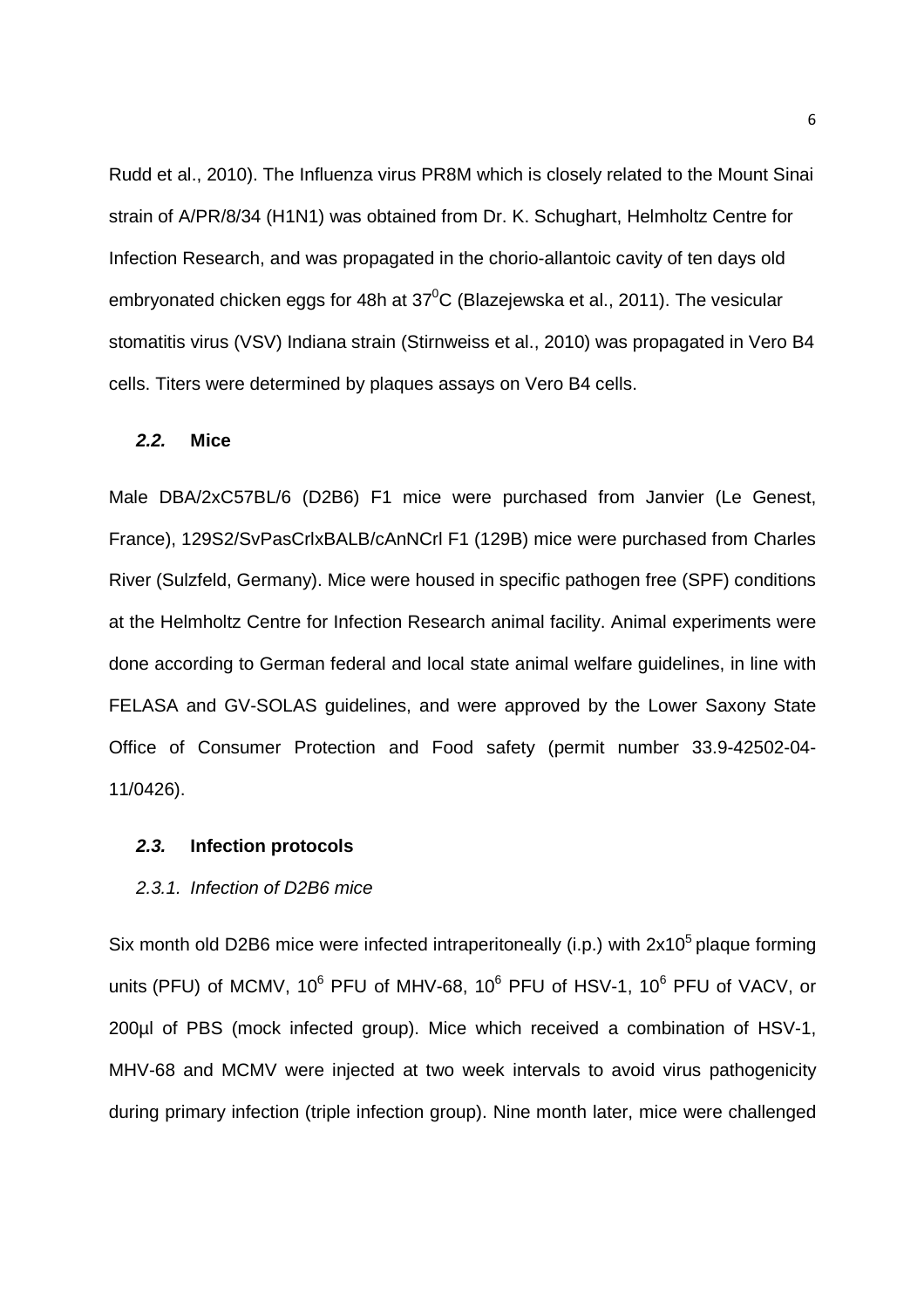with 10<sup>7</sup> PFU of VSV by intranasal (i.n.) application of 20 $\mu$ l of virus suspension. Three independent experiments of five mice per condition were performed and the results from the surviving mice were pooled.

# 2.3.2. Infection of 129B mice

Age matched 129B mice were housed in the same room and infected at the ages of 3, 9, 15 or 18 months with various herpesviruses or their combinations. For each time point we used two independent cohorts of mice (males or females), injected i.p. with MCMV (2x10<sup>5</sup> PFU), MHV-68 (10<sup>6</sup> PFU), rVACV (10<sup>6</sup> PFU), 200µl of PBS or i.n infected with Flu ( $2x10<sup>4</sup>$  PFU). No mice were infected with HSV-1, because this mouse strain is highly sensitive to this virus (data not shown). Groups of 9, 15 or 18 months old mice received a combination of MHV-68 and MCMV at two weeks intervals. All the mice were challenged with  $10^7$  PFU VSV i.n. approximately at the same age (18 months). Mice infected at 3, 9 or 15 months of age were pooled into the latent cohort, to reflect the situation in aging CMV seropositive people, where primary infection likely occurred at different ages. Mice infected with herpesviruses at 18 months of age were used as our primary infection cohort.

# **2.4. In vitro neutralization assay (IgM and IgG concentration)**

Serum was collected at 4, 7 or 14 days post VSV challenge, as indicated in specific experiments. Quantification of VSV specific IgM and IgG responses were done as described previously (Charan and Zinkernagel, 1986).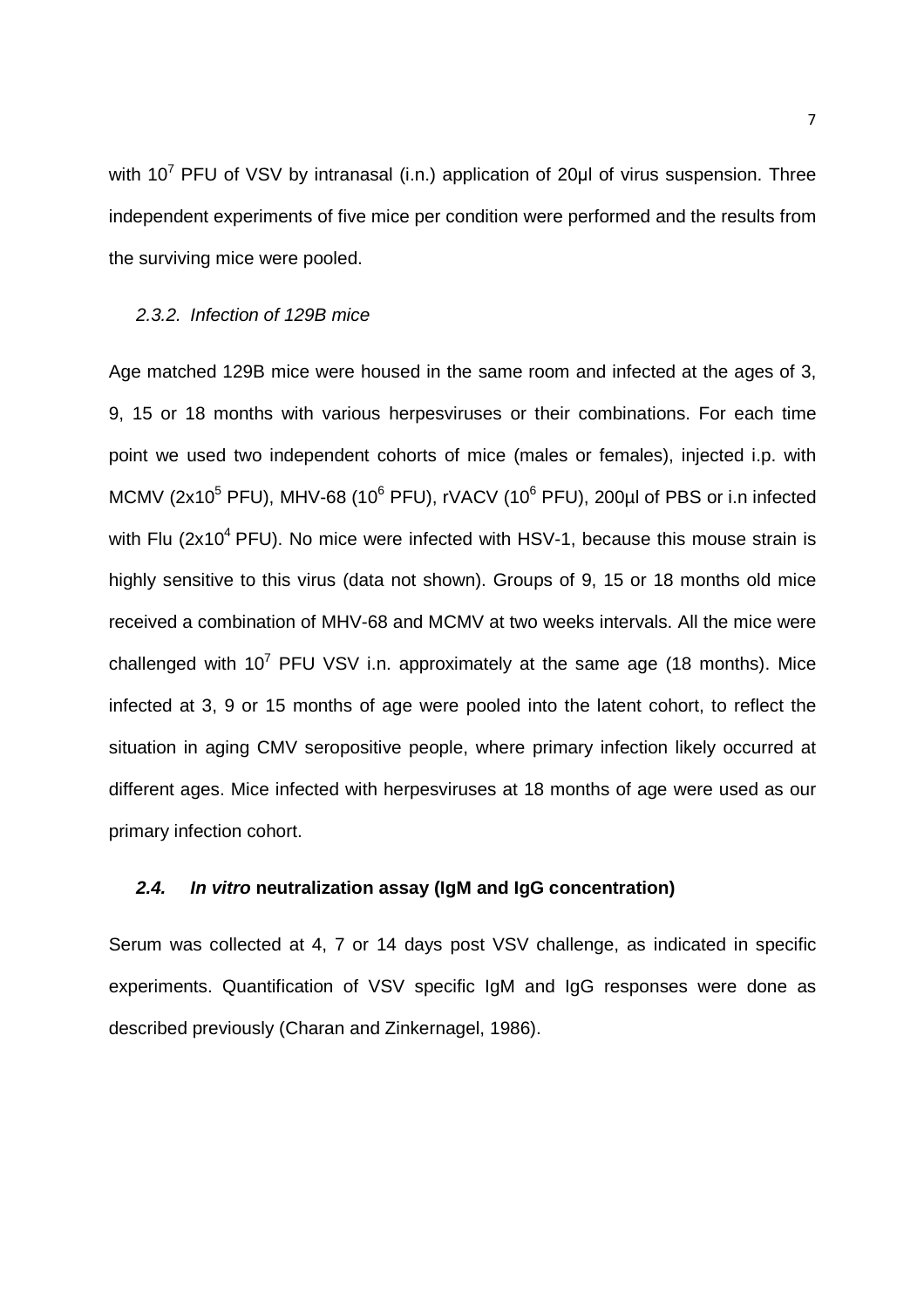#### **2.5. Antigen stimulation of CD4 T cells**

Mice were euthanized by  $CO<sub>2</sub>$  asphyxia and lymph nodes (mediastinal and inguinal) were harvested, homogenized on 70µm-pore-size cell strainers (BD) and washed. Antigenic stimulation was performed with lysates of BHK-21 cells infected with VSV (VSV-lysate) or, as negative control, with lysates of mock-infected BHK-21 cells (mocklysate). Cells were stimulated with VSV-lysate or mock-lysate in presence of costimulatory antibodies CD49d (clone 37.51; eBioscience) and CD28 (clone R1-2; eBioscience). Stimulation was performed in 100µl of RPMI in U-bottom 96-wells plates at  $37^{\circ}$ C for one hour, which was followed by five additional hours of stimulation in the presence of 10µg/ml Brefeldin A (BFA).

# **2.6. Immunofluorescence staining and flow cytometric analysis**

Surface or intracellular cytokine staining and sample acquisition in an LSRII cytometer were done essentially as described (Cicin-Sain et al., 2012), with the following modificiations: We used anti- CD3-APC-eFluor 780 (clone 17A2; eBioscience), αCD8- PerCp-Cy5.5 (clone 53-6.7; Biolegend), CD4-Pacific blue (clone GK1.5; Biolegend), CD19-FITC (clone 6D5; Biolegend), CD80-Biotin (clone 16-10A1; Biolegend), IgM-APC (clone RMM-1; Biolegend), CD62L-eFluor 605NC (clone MEL-14; eBioscience) and CD44-Alexa fluor 700 (clone IM7; Biolegend). In case of biotinylated antibody (CD80), secondary staining was performed with streptavidin-brilliant Violet 570 (Biolegend).

#### **2.7. Data analysis**

FACSDiva software was used for acquisition of flowcytometry samples (BD, San Jose, USA), and Flowjo software (Treestar, Ashland, USA) was used for data analysis.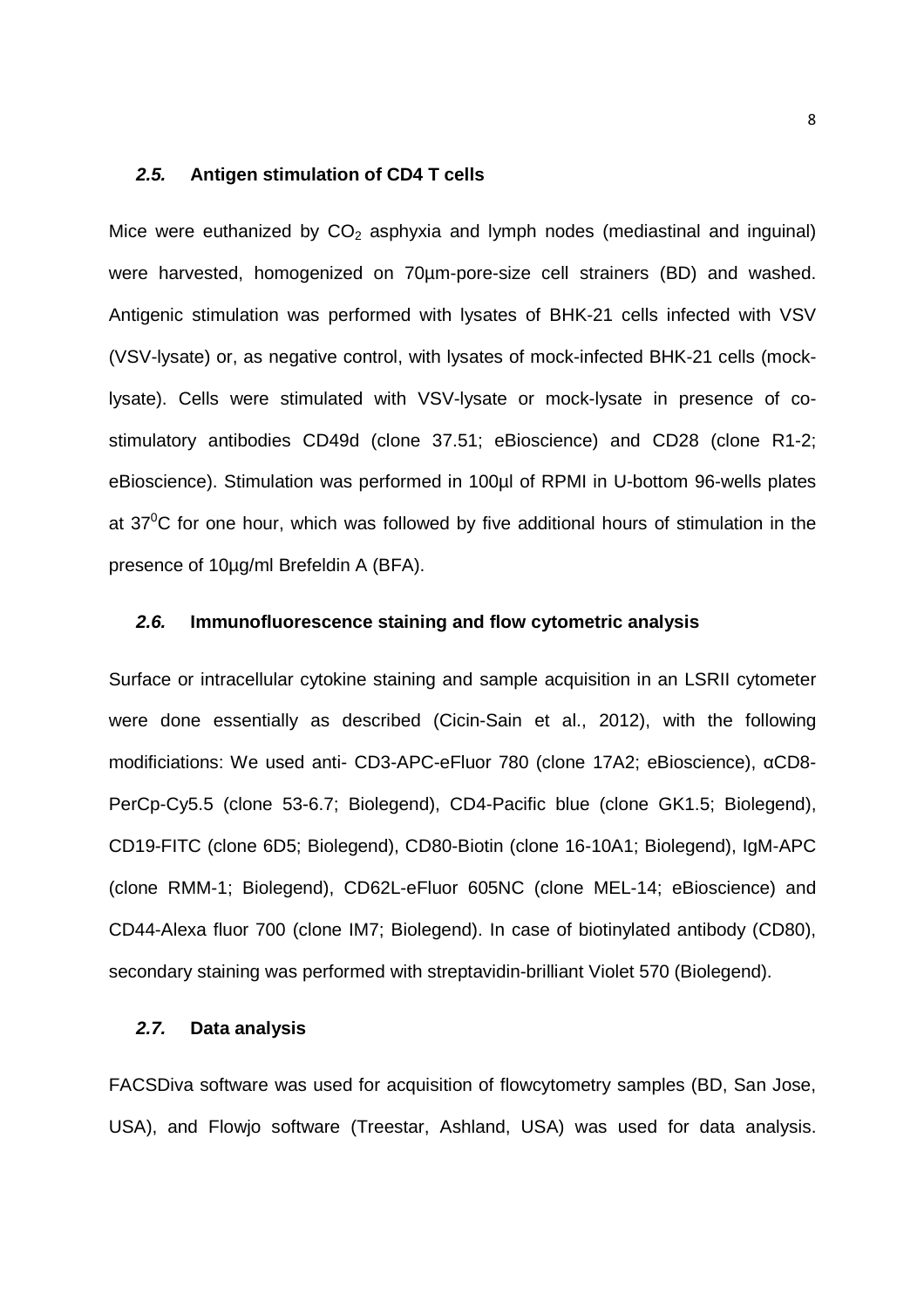Samples acquired by the Accuri cytometer were analyzed with CFlow software, version 1.0.227.4 (Accuri cytometers,Inc., Michigan, USA). Statistical analysis was performed using Graphpad prism, version 5.04 (GraphPad software, Inc., California, USA). To accommodate for the small animal group size, statistical analysis was done by nonparametrical Kruskal-Wallis analysis, and to set a penalty for the number of compared groups, we performed Dunns post-analysis. Therefore, this strategy is restrictive by design and may underestimate significant differences in small samples with low statistical power, but increases the chance that the detected differences are highly significant.

### **3. RESULTS**

## **3.1. Reduced VSV neutralizing titer in latently infected mice**

To assess the effect of latent herpesviral infections on the adaptive humoral response, we infected adult mice with MCMV, MHV-68 or both viruses in combination. To exclude effects of host genetics on the experimental readouts we used genetically identical mice in our experiments. The host genetic backgrounds were standardized by using F1 progeny of two commonly used inbred strains (BALB/c×129Sv). This allowed us to use genetically identical hosts, while diminishing the chance that the phenotypes were restricted to hosts with recessive genetic traits, such as those that are prevalent in inbred mouse strains. Control mice were infected with influenza (Flu) or mock-infected. Mice were housed for a minimum of three months, allowing them to establish latency, prior to a challenge with VSV at the age of 18 months. The humoral immune response was assessed by means of an *in vitro* neutralization assay at day 7 post challenge (Fig.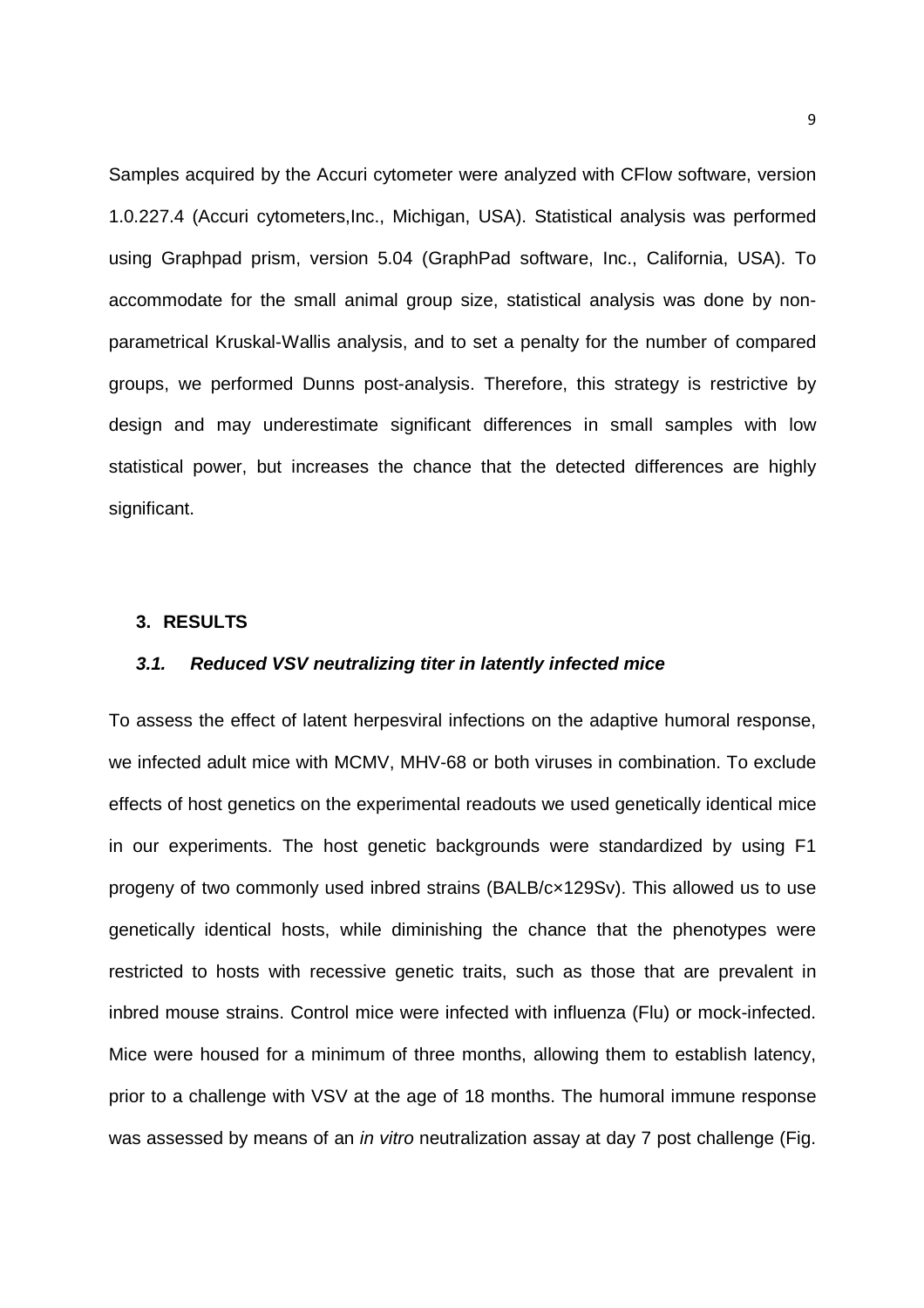1A). A specific humoral immune response to VSV infection was detectable in all mice. However, we observed significantly reduced titers in mice that were infected with a combination of MCMV and MHV-68 (Fig. 1A). The immune control of VSV infection requires immunoglobulin class-switch (Bachmann and Zinkernagel, 1997). Therefore, we assumed that a more direct measure of a successful immune response would be to analyze the neutralizing capacity of the IgG serum fraction. We pretreated sera with βmercaptoethanol, thus disrupting the IgM antibody fraction, and used the treated sera in the VSV neutralization assay. The neutralization capacity of the IgG fraction was significantly reduced in mice carrying latent MCMV, alone, or in combination with MHV-68 (Fig 1B, see also supplementary table 1). To understand if this effect was specific for latent infection, or may also be observed during the primary infection, 18 months old mice were infected with the same viruses as in the previous panels and challenged with VSV two weeks later. Seven days upon VSV challenge, whole sera (Fig. 1C) or their IgG fractions (Fig 1D, see also supplementary table 2) were used in neutralization assays, but no significant difference could be observed in any infectious group. Therefore we concluded that latent, but not lytic herpesvirus infection, and in particular MCMV infection, resulted in significant reduction of the neutralizing IgG titer upon a challenge with an emerging viral pathogen.

#### **3.2. Herpesvirus infections do not impair initial B-cell responses to VSV**

We considered that the reduced neutralizing titer may reflect a poor initial B-cell response to VSV challenge. Therefore, we assayed the neutralizing capacity of the sera from latently infected mice at 4 days post VSV challenge. We observed no detectable neutralization in the IgG fraction (Fig 2A), which was consistent with previous reports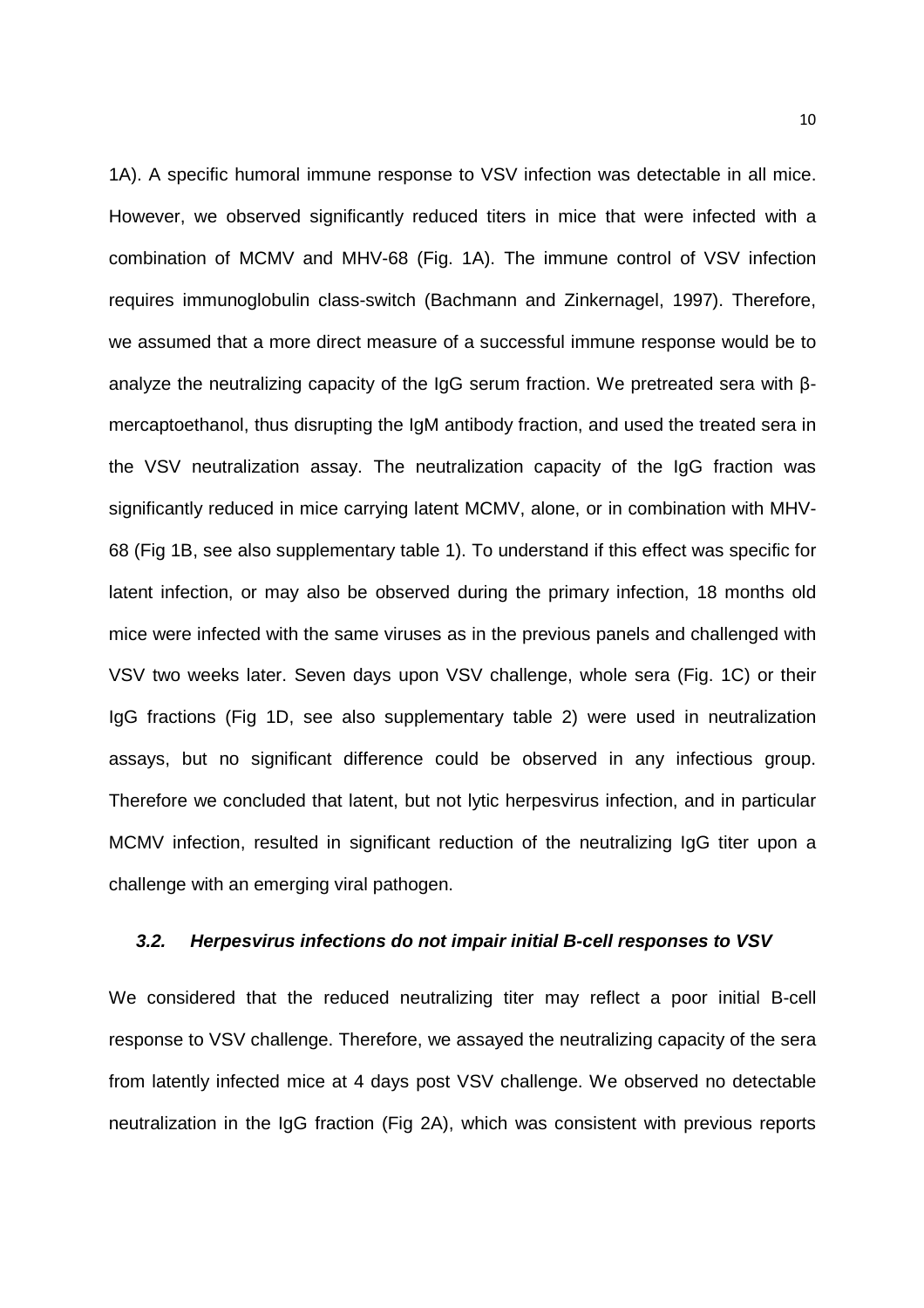(Bach et al., 2007), and likely a reflection of the time required for B-cell class-switch upon primary VSV infection. More importantly, we observed no significant difference in the neutralizing capacity of the total Ig fraction between the various groups (Fig 2B), which indicated that the difference in the neutralizing capacity of the IgG fraction at day 7 (Fig 1B) was not due to a delay in the induction of IgM responses, but rather a delayed B-cell class-switch in MCMV infected mice.

### **3.3. MCMV infection causes a delayed Ig class switch to IgG**

To understand if the delayed class switch was limited to BALB/c×129Sv F1 mice, or a phenomenon that may be observed in other mouse strains as well, we performed similar VSV challenge experiments on latently infected  $C57BL/6\times DBA/2$  F1 mice. Since these mice control HSV-1 infection much more efficiently than the  $BALB/cx129Sv F1$ (data not shown), we expanded our analysis to mice latently infected with HSV-1, and those triple-infected with MCMV, MHV-68 and HSV-1 in combination. Control groups were infected with vaccinia virus (VACV), or mock-infected by PBS injection at the time of the herpesviral infections. Adult mice were infected with the herpesviruses at 6 months of age and challenged with VSV at 15 months of age to assess the effect of latent herpesviral infections in aging but not senescent mice. We observed no significant difference in the VSV-neutralizing capacity in the total Ig fraction (Fig 3A). On the other hand, in line with data from BALB/c×129Sv F1 mice, we observed a significant reduction of VSV neutralizing titers in the IgG fraction of mice latently infected with MCMV (Fig 3B see also supplementary table 2), arguing that the delayed class switch is a general phenomenon in mice. The poor neutralizing titer in mice with latent MCMV infection at day 7 post VSV challenge could have reflected a long-term deficit or a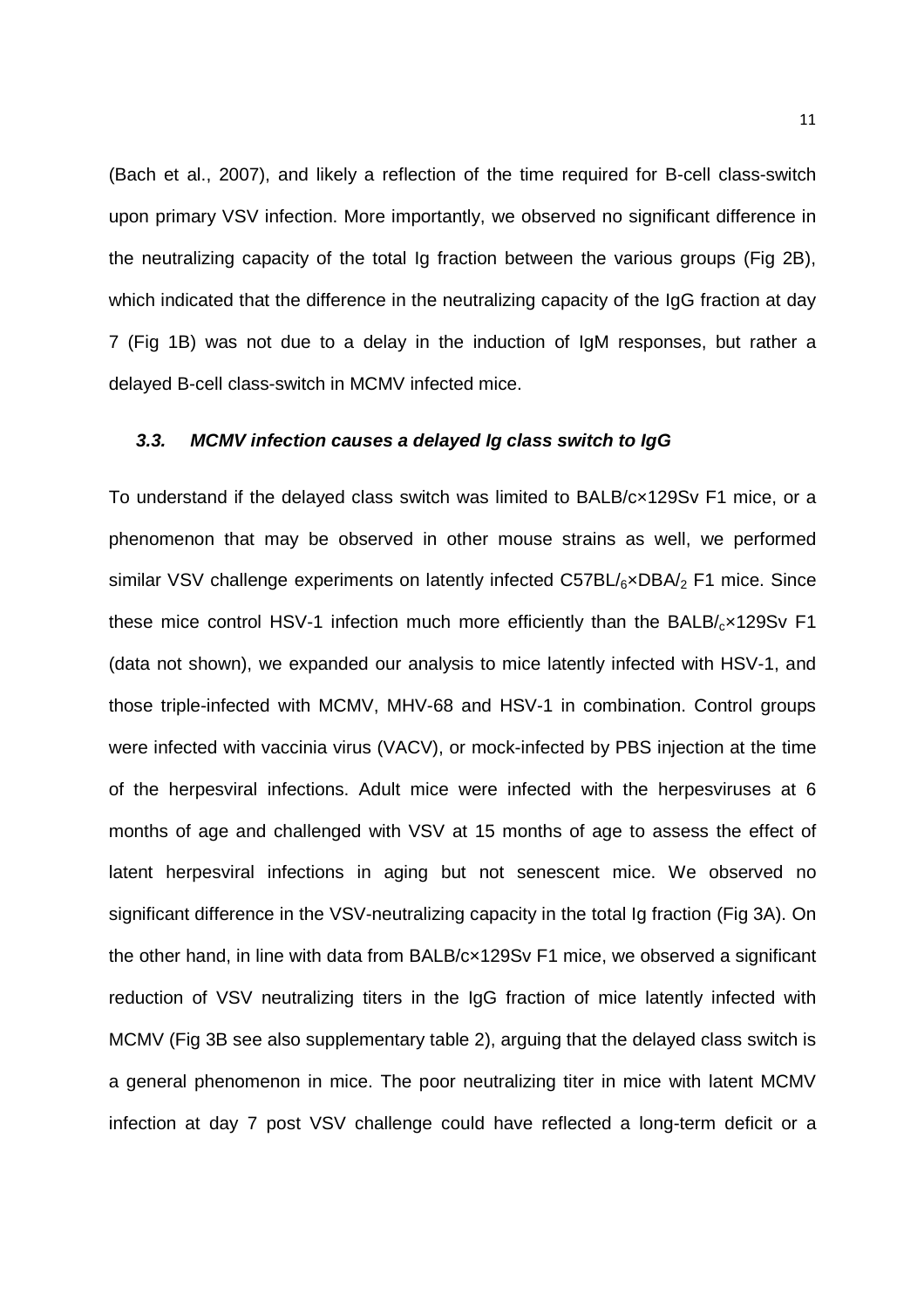transient delay in the ability of B-cells to switch their class. To differentiate between these scenarios, we analyzed the neutralizing capacity at 14 days post VSV challenge. We noticed that the neutralizing capacity of the IgG fraction increased to the levels seen in the total serum Ig, but also that herpesviral infections did not affect the neutralizing capacity of the serum (Fig. 3C) or the IgG fraction of the serum (Fig. 3D) at this time point. Therefore, our results indicated that the latent MCMV infection delays the IgG class switch upon VSV challenge.

# **3.4. Effects of latent infections on the peripheral memory B-cell CD4 T-cell pools.**

We recently showed that MCMV induces poor CD8 T-cell response to challenges with emerging viral infections and that this poor response correlates to the frequency of the effector-memory CD8 T-cells (Cicin-Sain et al., 2012). Latent MCMV infection induces a relative and absolute increase of the CD8 compartment (Cicin-Sain et al., 2012), and thus a decrease in the relative, but not absolute, count of B-cells in the blood lymphocyte compartment [data not shown and (Cicin-Sain et al., 2012)]. Furtermore, Frasca and colleagues have shown that aging alters the composition of the peripheral B-cell compartment, both in rodents and humans (Frasca et al., 2008; Frasca et al., 2004), and in particular results in reduced counts of memory B-cells in the blood (Frasca et al., 2008). However, none of the herpesviral infections induced similar changes in the peripheral B-cell compartment. Hence, we surmised that the reason for the poor humoral response to VSV challenge may have reflected a change in the frequencies of memory B cells. To investigate this possibility, we analyzed the blood of mice infected with MCMV, MHV-68, HSV-1, these viruses in combination, or VACV, and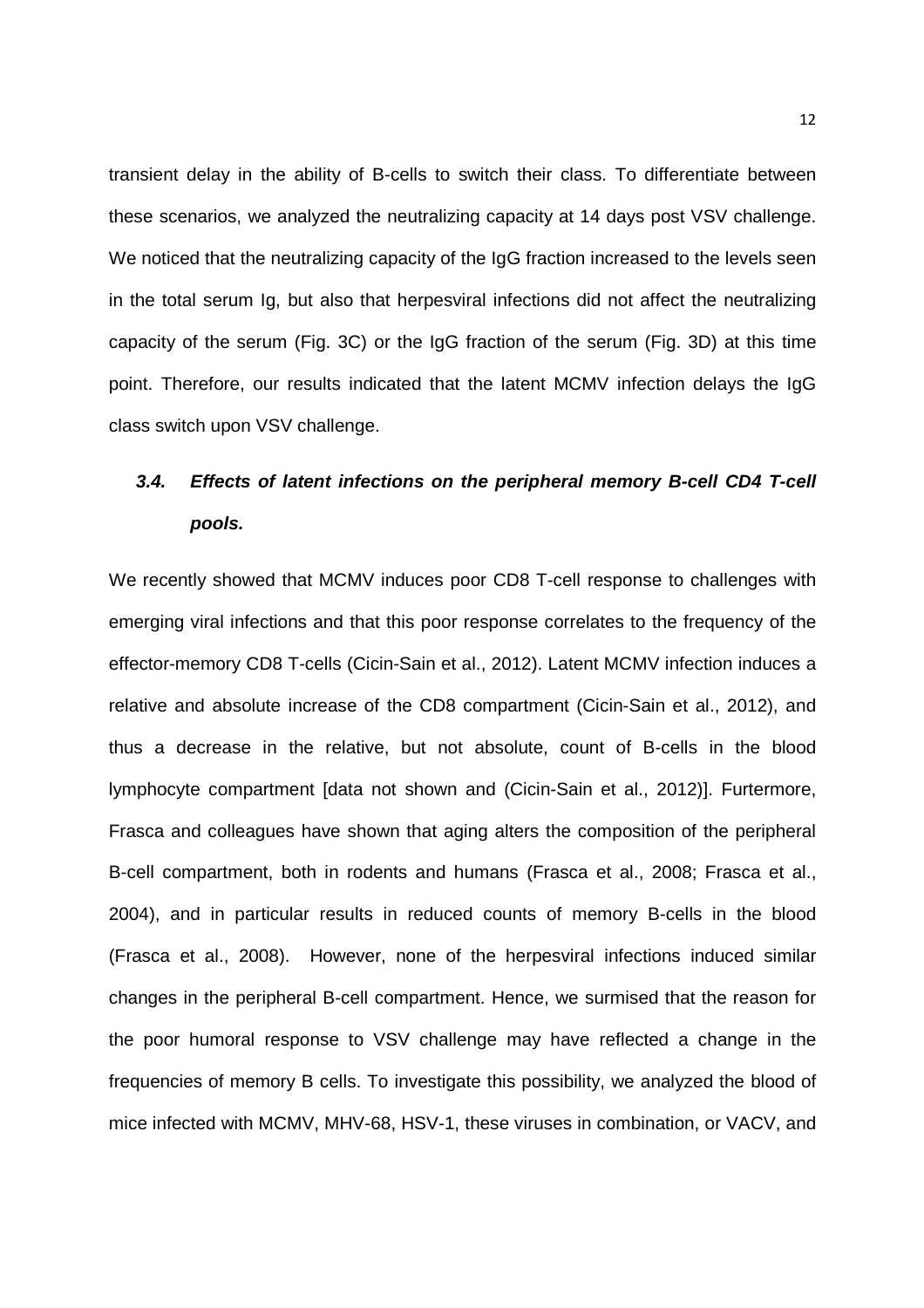compared their frequency of memory B-cells to that of mock-infected mice at 8 months post infection, when herpesviruses are latent. Memory B-cells are divided into conventional memory B cells (IgM<sup>-</sup>CD80<sup>+</sup>) and IgM memory B cells (IgM<sup>+</sup>CD80<sup>+</sup>) (Dogan et al., 2009; Pape et al., 2011; Tomayko et al., 2010). IgM memory B-cells persist long after the clearance of an infection, whereas the conventional memory cells are described as the frontline responders to infections (Good-Jacobson and Tarlinton, 2012). Hence, we analyzed both subsets in our mice by flow cytometry (Fig. 4A). There were no differences in the IgM fraction (Fig. 4B) and a modest, but statistically significant, increase in the percentage of the conventional memory B-cells in mice infected with MHV-68, but not MCMV or HSV-1 (Fig. 4C).Since MHV-68 infection did not affect the functional B-cell responses to VSV challenge and increased the average fraction of the conventional memory B-cell pool from 2.5 to merely 3 percent this change could not explain the effects on the function of the naïve B-cell compartment responding to the VSV challenge. We considered the possibility that the delay in class switch was not a result of differences in the B-cell compartment, but rather changes in the CD4 Tcell compartment. Since CMV induces a notable and irreversible expansion of the CD8 effector-memory (EM) pool, characterized by the surface expression of CD44 in absence of the CD62L marker, we analyzed the CD4 compartment for CD44<sup>+</sup>CD62L<sup>-</sup> EM CD4 T-cells (Fig. 4D). While we observed no significant increase of this subset in any group infected with a single herpesvirus, we noticed a significant increase, resulting in the doubling of the EM pool, in mice infected with MCMV, MHV-68 and HSV-1 in combination (Fig. 4E).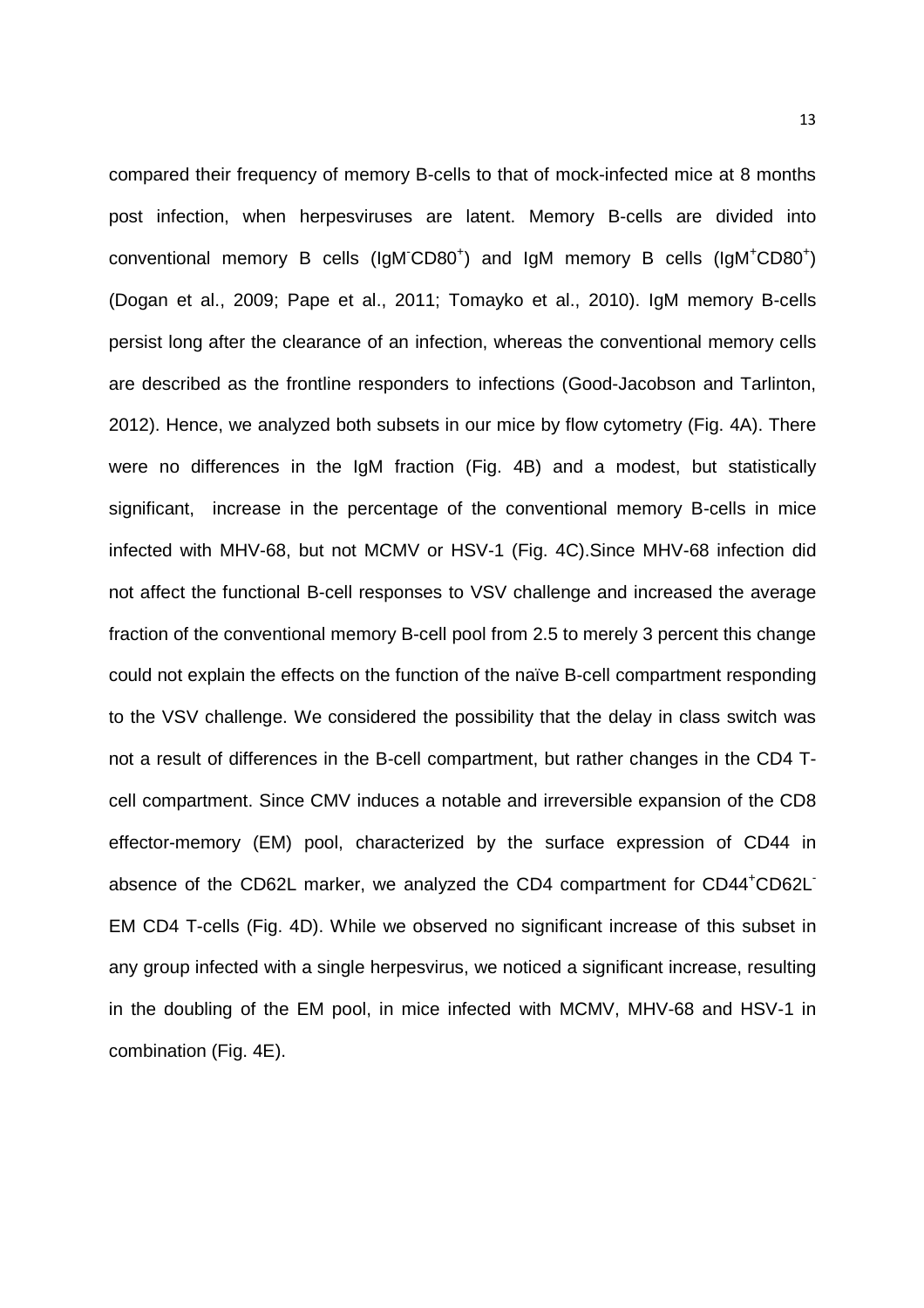Taken together, our data argued that long-term herpesvirus infection may have not strongly affected the peripheral memory B cell subsets, but also that multiple infection with three different herpesviruses resulted in an increase in the frequency of the effector memory CD4 T cells subset.

#### **3.5. Herpesviruses do not affect CD4 T cells in the lymph nodes**

Since our data argued that latent herpesviral infections affect the homeostasis of the CD4 compartment, we reasoned that the low VSV specific IgG titer in the MCMV infected group might be caused by a defect in the CD4 T-cell compartment, which impaired the ability of these cells to support the class-switch of B-cells. Hence, we tested the functional capacity of CD4 T-cells upon VSV challenge. At seven days post VSV challenge, we sacrificed mice and isolated lymphocytes from homogenates of the mediastinal (draining) and inguinal (non-draining) lymph nodes. Cells were stimulated with lysates of VSV-infected BHK-21 cells or of uninfected cells (mock-lysate), and the fraction of CD4 T cells responding to the VSV lysate by secreting cytokines was determined by intracellular cytokine staining. We assayed the cells for IFNγ, IL2, IL4, IL17 and TNFα response, but only TNFα showed robust responses (Fig. 5A and data not shown). An obvious difference in TNFα responses between draining and nondraining lymph nodes was observed (Fig. 5B), demonstrating that only cells in the draining lymph nodes could be activated by VSV antigen. The fraction of VSV specific CD4 T cells was essentially identical in the latently infected mice and in the control groups (Fig.5B). Absolute counts of responding cells corroborated this finding (Fig. 5C). Taken together, our data argued that CD4 T-cell responses to VSV challenge were not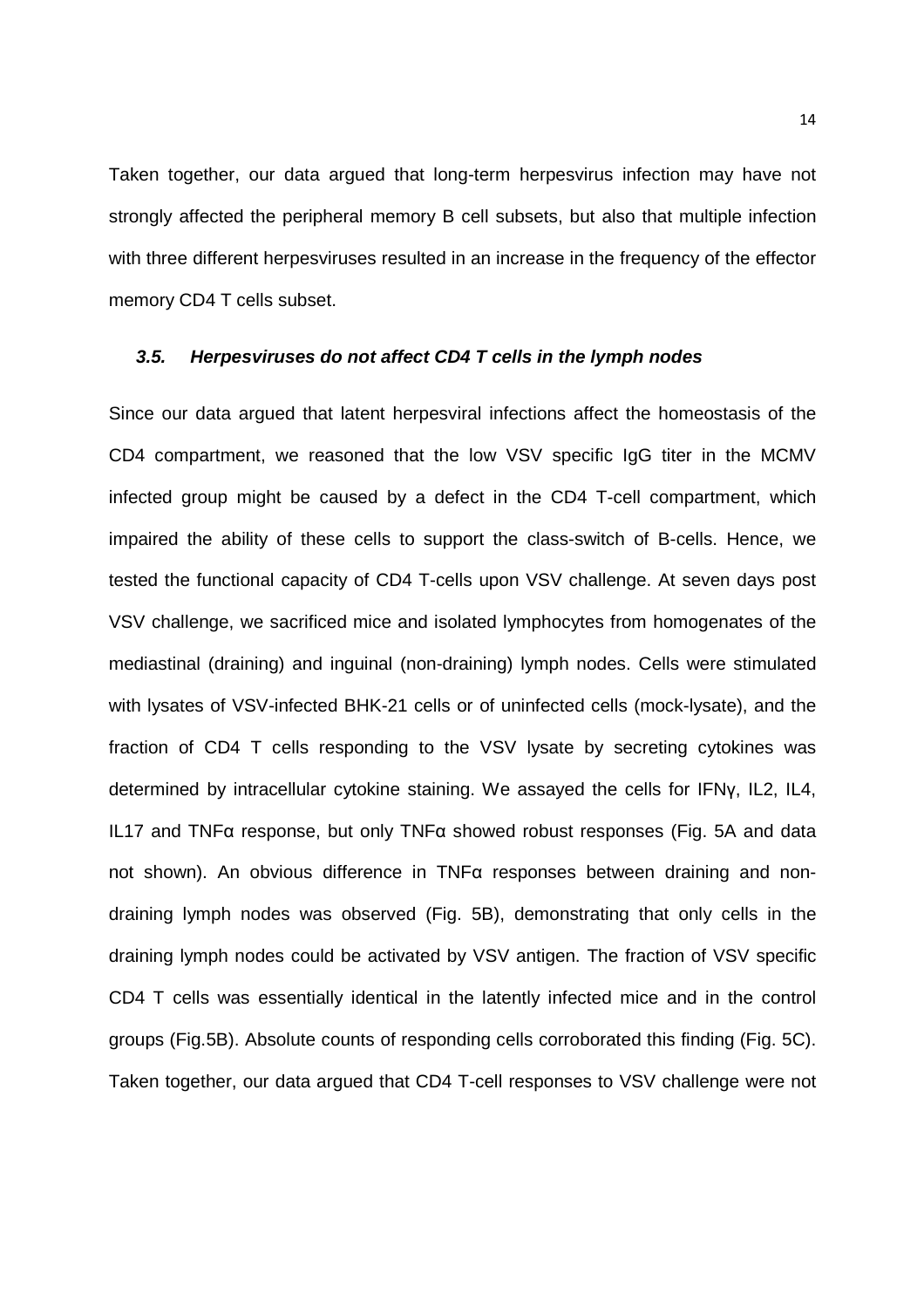affected by herpesvirus infections and hence not a cause of the low IgG titer in the serum of MCMV infected mice.

### **1. DISCUSSION**

Several studies have postulated an association between CMV infection and poor humoral response to vaccination in the aging host (Derhovanessian et al., 2013; Trzonkowski et al., 2003). The cause-effect relationship between these phenomena could not be addressed in clinical studies, and it remained unclear whether CMV caused the poor humoral response, or if individuals with a propensity towards weak humoral responses (e.g. due to their genetic background) are simultaneously more susceptible to CMV infections. We showed here that genetically identical mice that were age and gender matched and housed in identical conditions showed a delayed class switch if they were latently infected with MCMV, while no changes were observed upon infection with other herpesviruses. These data strongly argue that CMV was the critical cause of the observed deficit in the humoral response.

We observed a two- to four-fold reduction of the neutralizing titer against VSV in latently MCMV infected mice, but the results were highly conserved in mice of different genetic backgrounds. Intriguingly, multiple herpesviral infections resulted in significant reduction of neutralizing antibody titers in the 129SvxBALB/c, but fell short of statistical significance in the DBA/2xC57BL/6 mice. It remains unclear whether this was due to low statistical power in the latter experiment, to a difference between the murine genetic backgrounds, or to the inclusion of HSV-1 in only one of the infection protocols. On the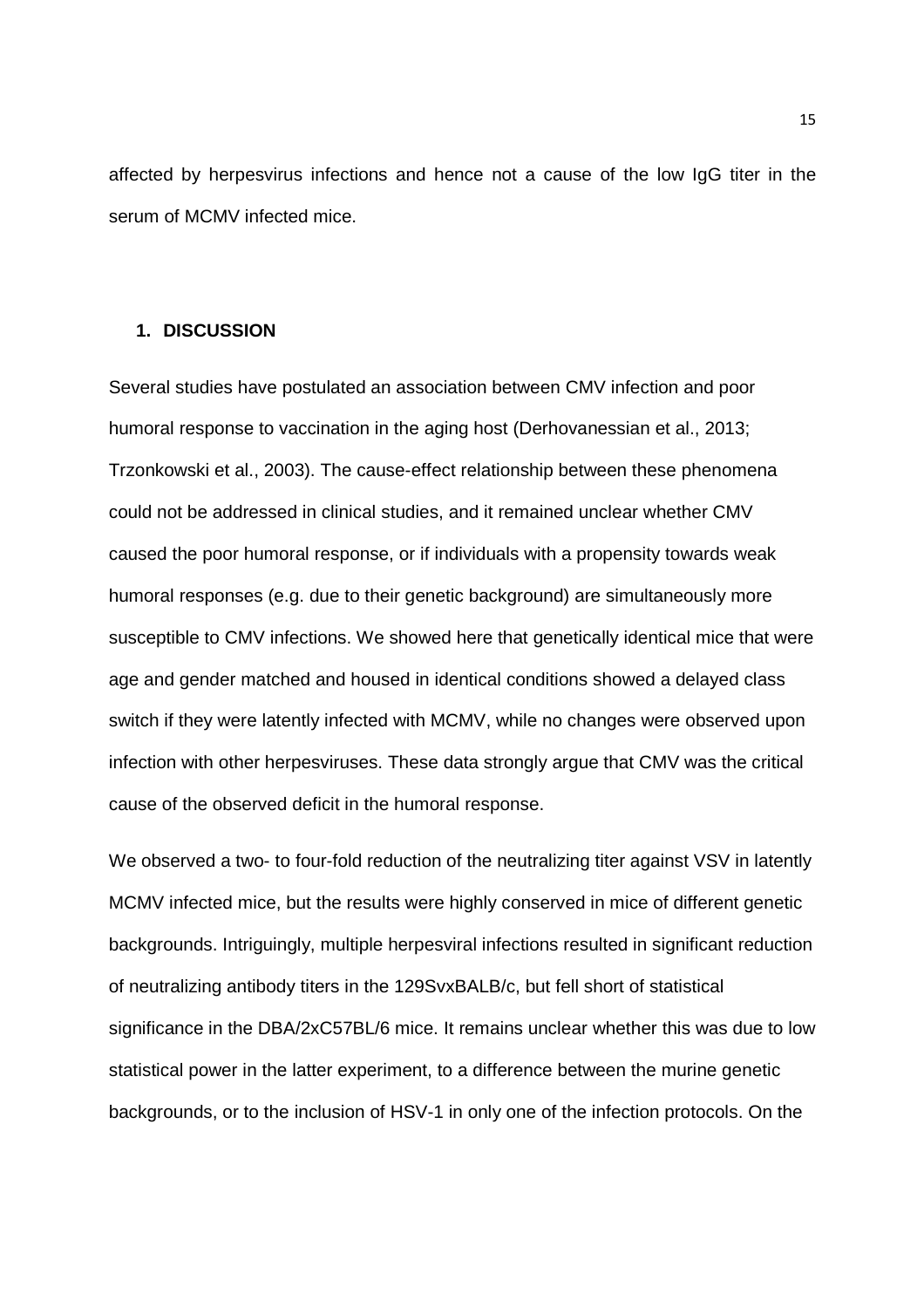other hand, CMV infection caused a moderate, but highly consistent IgG phenotype in all experimental settings. Since IgG class-switch is critical in mediating immune protection against some pathogens (Charan and Zinkernagel, 1986), its delay may warrant the pathogen a window of opportunity to spread and cause more sever disease. While our study was not designed to address the immune protection aspect, future studies in the mouse model may allow us to define whether CMV infection impairs the clearance and the disease symptoms upon challenge with emerging viruses.

People exhibiting poor humoral reponses to influenza vaccination were CMVseropositive hosts with elevated frequencies of late-differentiated cells in their CD4 compartment (Derhovanessian et al., 2013). Since MCMV delayed the antibody classswitch, and was shown to alter the balance of subsets in the CD8 (Mekker et al., 2012), but also in the CD4 compartment when combined with MHV-68 and HSV-1 (Fig. 4E), we initially surmised that the delay in class-switch may be caused by a defect in CD4 responses. Follicular CD4 T cells in the lymphoid tissues mediate humoral immune response by their interaction with the B cells (Fazilleau et al., 2009; King et al., 2008). The aging process causes the decline in ability of follicular CD4 T cells in the germinal center to provide a cognate T-cell help and subsequent reduced ability of B cells to undergo class-switch recombination, the process which is crucial for an effective and robust humoral response (Cancro et al., 2009). However, VSV specific CD4 responses were maintained in all herpesvirus infected groups (Fig. 5), and this finding argues against a CD4-mediated effect. It remains unclear if the effect of CMV infection on Ig class-switch is truly CD4 independent, or if CMV induces a subtle change in the function of CD4 T-cells, which could not be measured by our assay. Alternatively, CMV may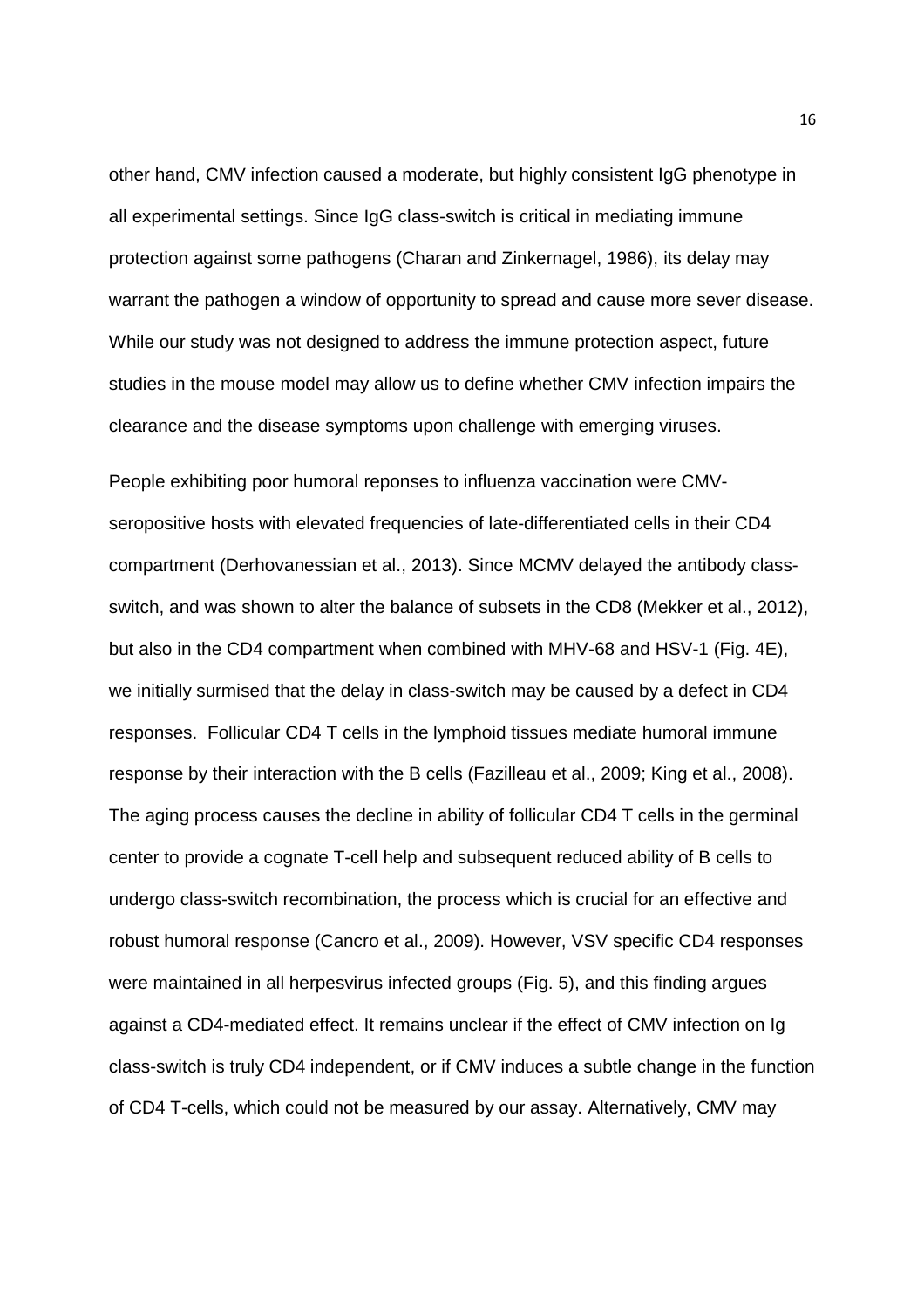impair B-cell responses by disrupting the lymph-node architecture and thus the signaling network that is necessary for the germinal center reaction, or by direct effects on the B-cell compartment, for instance by dysregulating TNFα signaling (Frasca et al., 2012) or by affecting E47 or activation-induced cytidine deaminase, similarly to effects observed in aging mice (Frasca et al., 2008; Frasca et al., 2004). These important questions may be addressed in future experiments.

# **2. CONCLUSIONS**

In conclusion, we showed here in a controlled experimental setting that latent MCMV infection, but not infection with an alpha, or a gamma-herpesvirus, causes a delayed antibody class-switch upon VSV challenge. This suggests that poor response to vaccination in CMV-seropositive hosts could be a direct consequence of CMV infection. Furthermore, we showed that multiple herpesviral infections result in an accumulation of EM CD4 T-cells, but that this does not occur in isolated infections, nor it leads to impaired CD4 T-cell responses to VSV challenge. Hence, our results imply that delayed class-switch in CMV infection is unlikely a result of poor T-cell help.

## **3. ACKNOWLEDGMENTS**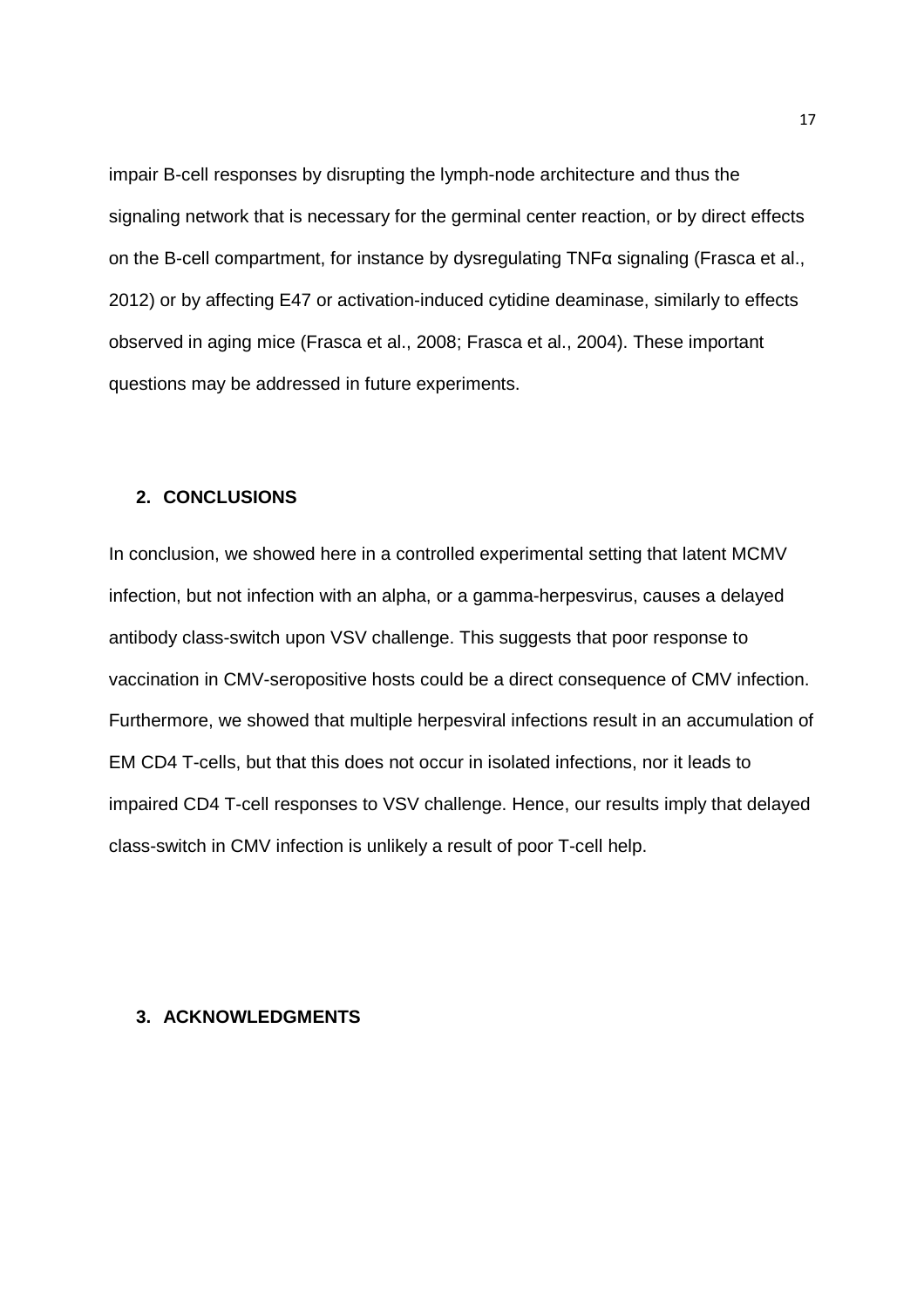We wish to thank Ilona Paprotta, Ayse Barut and Oliver Hartmann for expert technical assistance. This study was funded by the Helmholtz Association Award NG-VH-638 and the ERC starting grant 260934 to L. C-S and a fellowship by the Dar-es-Salaam University College of Education to T.F.M. The funding bodies had no role in the design or execution of the study.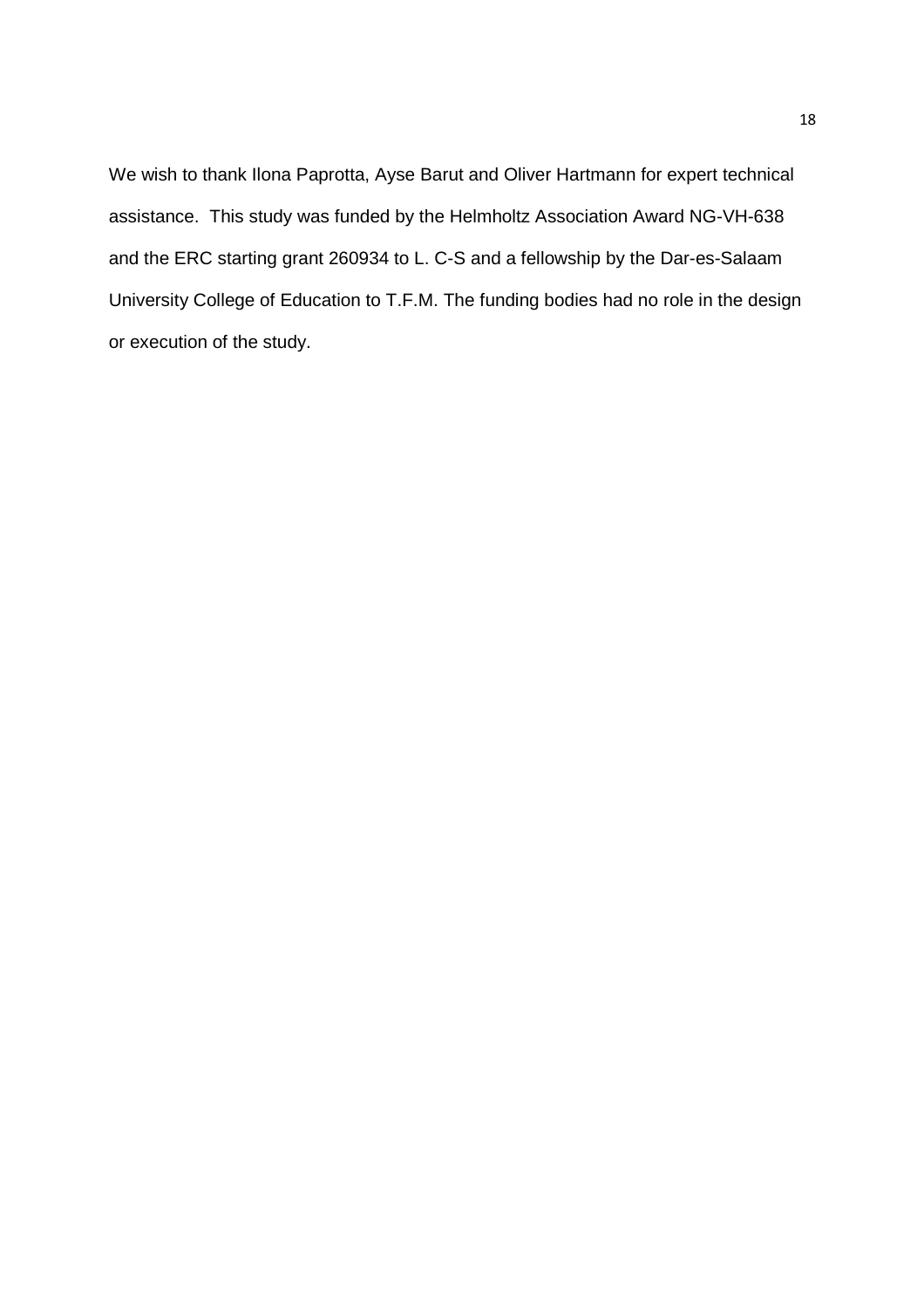# **REFERENCES**

Pass, R.F., 2001. Cytomegalovirus, in: Knipe, D.M., Howley, P.M. (Eds.), Fields Virology, 4th Ed. ed. Lippincott/The Williams and Wilkins Co., Philadelphia, PA, pp. 2675-2705.

Sylwester, A.W., Mitchell, B.L., Edgar, J.B., Taormina, C., Pelte, C., Ruchti, F., Sleath, P.R., Grabstein, K.H., Hosken, N.A., Kern, F., Nelson, J.A., Picker, L.J., 2005. Broadly targeted human cytomegalovirus-specific CD4+ and CD8+ T cells dominate the memory compartments of exposed subjects. J Exp Med 202, 673- 85.

Looney, R.J., Falsey, A., Campbell, D., Torres, A., Kolassa, J., Brower, C., McCann, R., Menegus, M., McCormick, K., Frampton, M., Hall, W., Abraham, G.N., 1999. Role of cytomegalovirus in the T cell changes seen in elderly individuals. Clin Immunol 90, 213-9.

Chidrawar, S., Khan, N., Wei, W., McLarnon, A., Smith, N., Nayak, L., Moss, P., 2009. Cytomegalovirusseropositivity has a profound influence on the magnitude of major lymphoid subsets within healthy individuals. Clin Exp Immunol 155, 423-32.

Khan, N., Hislop, A., Gudgeon, N., Cobbold, M., Khanna, R., Nayak, L., Rickinson, A.B., Moss, P.A., 2004. Herpesvirus-specific CD8 T cell immunity in old age: cytomegalovirus impairs the response to a coresident EBV infection. J Immunol 173, 7481-9.

Ogunjimi, B., Theeten, H., Hens, N., Beutels, P., 2013. Serology indicates cytomegalovirus infection is associated with varicella-zoster virus reactivation. J Med Virol.

Roberts, E.T., Haan, M.N., Dowd, J.B., Aiello, A.E., 2010. Cytomegalovirus antibody levels, inflammation, and mortality among elderly Latinos over 9 years of follow-up. Am J Epidemiol 172, 363-71.

Wikby, A., Johansson, B., Olsson, J., Lofgren, S., Nilsson, B.O., Ferguson, F., 2002. Expansions of peripheral blood CD8 T-lymphocyte subpopulations and an association with cytomegalovirus seropositivity in the elderly: the Swedish NONA immune study. Exp Gerontol 37, 445-53.

Savva, G.M., Pachnio, A., Kaul, B., Morgan, K., Huppert, F.A., Brayne, C., Moss, P.A., 2013. Cytomegalovirus infection is associated with increased mortality in the older population. Aging Cell 12, 381-7.

Hakim, F.T., Gress, R.E., 2007. Immunosenescence: deficits in adaptive immunity in the elderly. Tissue Antigens 70, 179-89.

Lazuardi, L., Jenewein, B., Wolf, A.M., Pfister, G., Tzankov, A., Grubeck-Loebenstein, B., 2005. Agerelated loss of naive T cells and dysregulation of T-cell/B-cell interactions in human lymph nodes. Immunology 114, 37-43.

Moro-Garcia, M.A., Alonso-Arias, R., Lopez-Vazquez, A., Suarez-Garcia, F.M., Solano-Jaurrieta, J.J., Baltar, J., Lopez-Larrea, C., 2012. Relationship between functional ability in older people, immune system status, and intensity of response to CMV. Age (Dordr) 34, 479-95.

Trzonkowski, P., Mysliwska, J., Szmit, E., Wieckiewicz, J., Lukaszuk, K., Brydak, L.B., Machala, M., Mysliwski, A., 2003. Association between cytomegalovirus infection, enhanced proinflammatory response and low level of anti-hemagglutinins during the anti-influenza vaccination--an impact of immunosenescence. Vaccine 21, 3826-36.

den Elzen, W.P., Vossen, A.C., Cools, H.J., Westendorp, R.G., Kroes, A.C., Gussekloo, J., 2011. Cytomegalovirus infection and responsiveness to influenza vaccination in elderly residents of long-term care facilities. Vaccine 29, 4869-74.

Derhovanessian, E., Theeten, H., Hahnel, K., Van Damme, P., Cools, N., Pawelec, G., 2013. Cytomegalovirus-associated accumulation of late-differentiated CD4 T-cells correlates with poor humoral response to influenza vaccination. Vaccine 31, 685-90.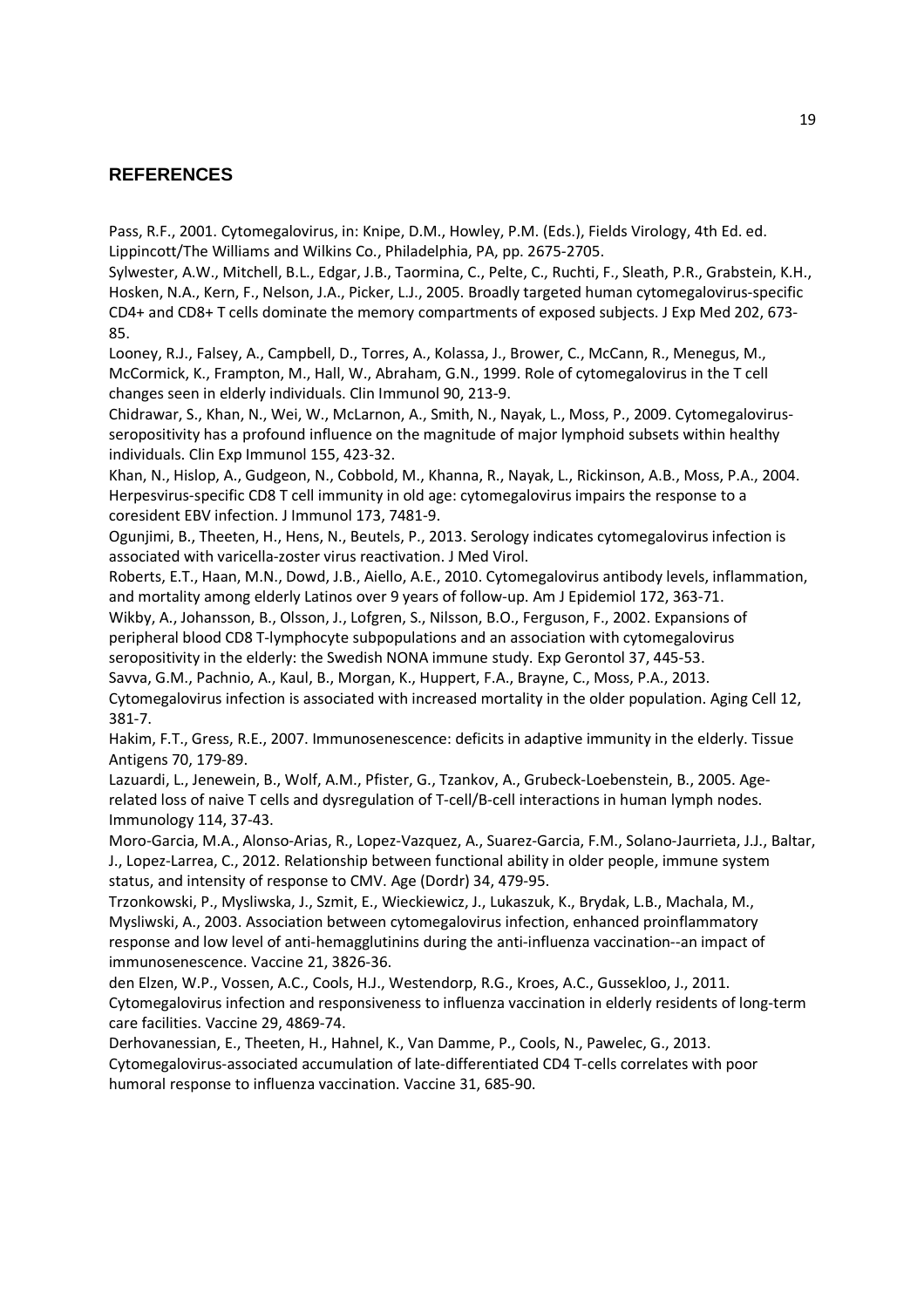Cicin-Sain, L., Brien, J.D., Uhrlaub, J.L., Drabig, A., Marandu, T.F., Nikolich-Zugich, J., 2012. Cytomegalovirus infection impairs immune responses and accentuates T-cell pool changes observed in mice with aging. PLoS Pathog 8, e1002849.

Mekker, A., Tchang, V.S., Haeberli, L., Oxenius, A., Trkola, A., Karrer, U., 2012. Immune senescence: relative contributions of age and cytomegalovirus infection. PLoS Pathog 8, e1002850.

Beswick, M., Pachnio, A., Lauder, S.N., Sweet, C., Moss, P.A., 2013. Antiviral therapy can reverse the development of immune senescence in elderly mice with latent cytomegalovirus infection. J Virol 87, 779-89.

Smithey, M.J., Li, G., Venturi, V., Davenport, M.P., Nikolich-Zugich, J., 2012. Lifelong persistent viral infection alters the naive T cell pool, impairing CD8 T cell immunity in late life. J Immunol 189, 5356-66. Jordan, S., Krause, J., Prager, A., Mitrovic, M., Jonjic, S., Koszinowski, U.H., Adler, B., 2011. Virus progeny of murine cytomegalovirus bacterial artificial chromosome pSM3fr show reduced growth in salivary Glands due to a fixed mutation of MCK-2. J Virol 85, 10346-53.

Ebermann, L., Ruzsics, Z., Guzman, C.A., van Rooijen, N., Casalegno-Garduno, R., Koszinowski, U., Cicin-Sain, L., 2012. Block of death-receptor apoptosis protects mouse cytomegalovirus from macrophages and is a determinant of virulence in immunodeficient hosts. PLoS Pathog 8, e1003062.

Adler, H., Messerle, M., Koszinowski, U.H., 2001. Virus reconstituted from infectious bacterial artificial chromosome (BAC)-cloned murine gammaherpesvirus 68 acquires wild-type properties in vivo only after excision of BAC vector sequences. J Virol 75, 5692-6.

Lang, A., Brien, J.D., Messaoudi, I., Nikolich-Zugich, J., 2008. Age-related dysregulation of CD8+ T cell memory specific for a persistent virus is independent of viral replication. J Immunol 180, 4848-57. Lang, A., Nikolich-Zugich, J., 2005. Development and migration of protective CD8+ T cells into the nervous system following ocular herpes simplex virus-1 infection. J Immunol 174, 2919-25.

Rudd, B.D., Venturi, V., Smithey, M.J., Way, S.S., Davenport, M.P., Nikolich-Zugich, J., 2010. Diversity of the CD8+ T cell repertoire elicited against an immunodominant epitope does not depend on the context of infection. J Immunol 184, 2958-65.

Blazejewska, P., Koscinski, L., Viegas, N., Anhlan, D., Ludwig, S., Schughart, K., 2011. Pathogenicity of different PR8 influenza A virus variants in mice is determined by both viral and host factors. Virology 412, 36-45.

Stirnweiss, A., Ksienzyk, A., Klages, K., Rand, U., Grashoff, M., Hauser, H., Kroger, A., 2010. IFN regulatory factor-1 bypasses IFN-mediated antiviral effects through viperin gene induction. J Immunol 184, 5179- 85.

Charan, S., Zinkernagel, R.M., 1986. Antibody mediated suppression of secondary IgM response in nude mice against vesicular stomatitis virus. J Immunol 136, 3057-61.

Bachmann, M.F., Zinkernagel, R.M., 1997. Neutralizing Antiviral B Cell Responses. Annu Rev Immunol 15, 235-270.

Bach, P., Kamphuis, E., Odermatt, B., Sutter, G., Buchholz, C.J., Kalinke, U., 2007. Vesicular stomatitis virus glycoprotein displaying retrovirus-like particles induce a type I IFN receptor-dependent switch to neutralizing IgG antibodies. J Immunol 178, 5839-47.

Frasca, D., Landin, A.M., Lechner, S.C., Ryan, J.G., Schwartz, R., Riley, R.L., Blomberg, B.B., 2008. Aging down-regulates the transcription factor E2A, activation-induced cytidine deaminase, and Ig class switch in human B cells. J Immunol 180, 5283-90.

Frasca, D., Van der Put, E., Riley, R.L., Blomberg, B.B., 2004. Reduced Ig class switch in aged mice correlates with decreased E47 and activation-induced cytidine deaminase. J Immunol 172, 2155-62.

Dogan, I., Bertocci, B., Vilmont, V., Delbos, F., Megret, J., Storck, S., Reynaud, C.A., Weill, J.C., 2009. Multiple layers of B cell memory with different effector functions. Nat Immunol 10, 1292-9. Pape, K.A., Taylor, J.J., Maul, R.W., Gearhart, P.J., Jenkins, M.K., 2011. Different B cell populations mediate early and late memory during an endogenous immune response. Science 331, 1203-7.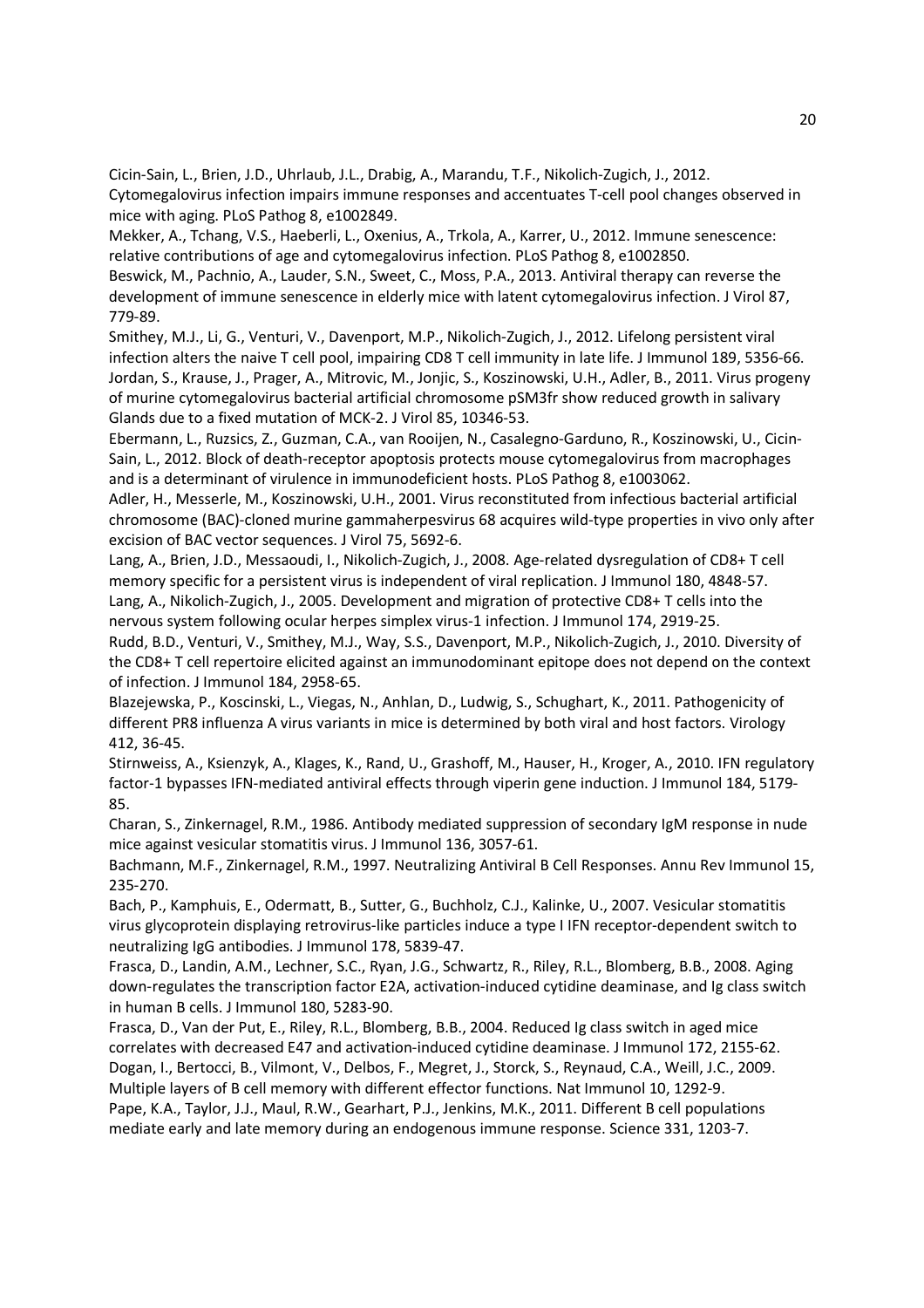Tomayko, M.M., Steinel, N.C., Anderson, S.M., Shlomchik, M.J., 2010. Cutting edge: Hierarchy of maturity of murine memory B cell subsets. J Immunol 185, 7146-50.

Good-Jacobson, K.L., Tarlinton, D.M., 2012. Multiple routes to B-cell memory. Int Immunol 24, 403-8. Fazilleau, N., Mark, L., McHeyzer-Williams, L.J., McHeyzer-Williams, M.G., 2009. Follicular helper T cells: lineage and location. Immunity 30, 324-35.

King, C., Tangye, S.G., Mackay, C.R., 2008. T follicular helper (TFH) cells in normal and dysregulated immune responses. Annu Rev Immunol 26, 741-66.

Cancro, M.P., Hao, Y., Scholz, J.L., Riley, R.L., Frasca, D., Dunn-Walters, D.K., Blomberg, B.B., 2009. B cells and aging: molecules and mechanisms. Trends Immunol 30, 313-8.

Frasca, D., Romero, M., Diaz, A., Alter-Wolf, S., Ratliff, M., Landin, A.M., Riley, R.L., Blomberg, B.B., 2012. A molecular mechanism for TNF-alpha-mediated downregulation of B cell responses. J Immunol 188, 279-86.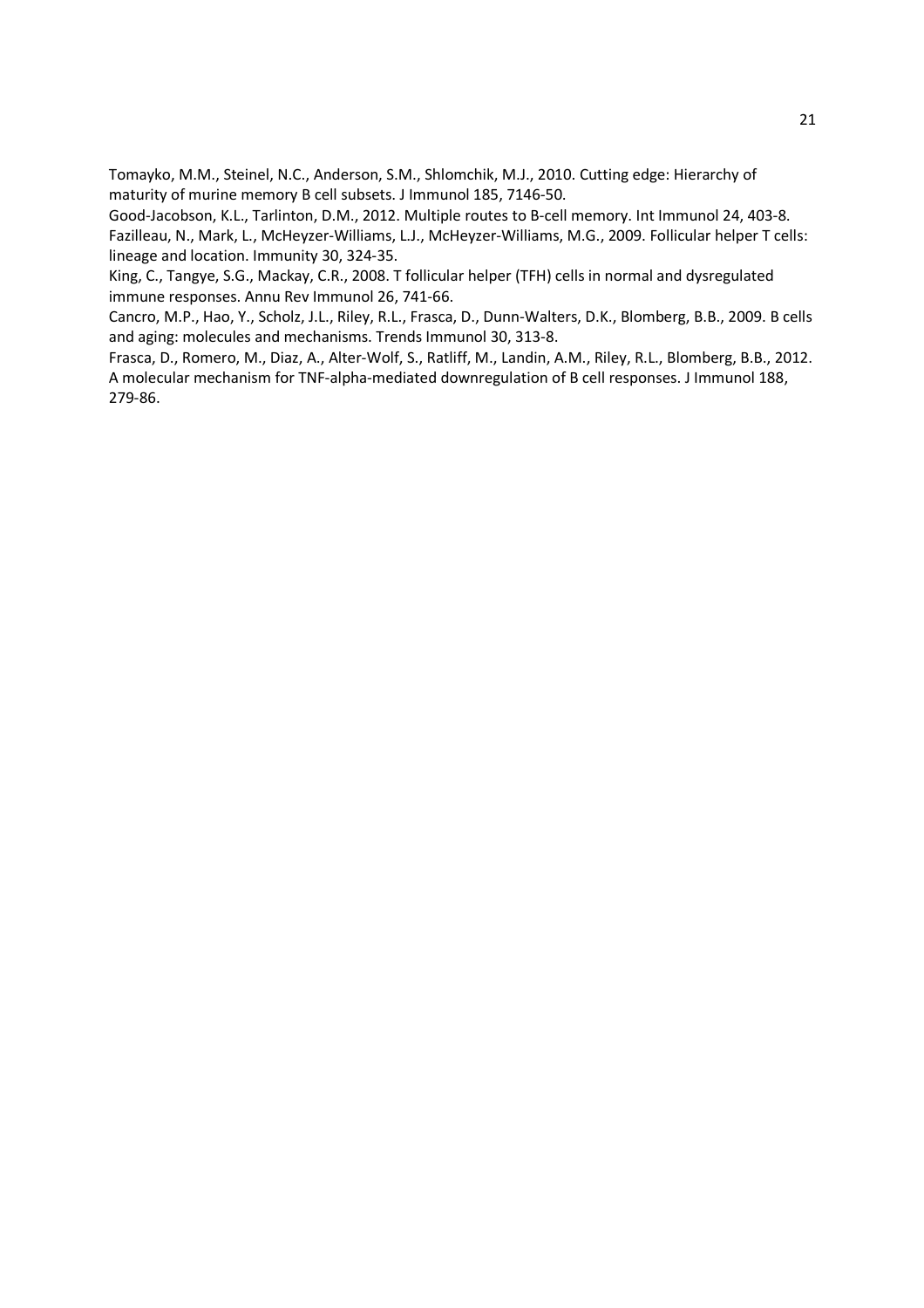#### **FIGURE CAPTIONS**

Figure 1: **Low VSV-specific Ig titer upon latent MCMV infection at 7 days post challenge.** 

129B mice were infected with MCMV, MHV-68, their combination, flu or mock infected. Mice infected for 3+ months (latent infection, panels A&B) or 14 days (primary infection, panels C&D) were challenged with VSV at 18 months of age and sera were collected at day 7 post challenge to determine VSV specific Ig response. Antilog titers of total immunoglobulin (left panels) or the IgG fraction (right panels) was compared between virus-infected groups and the mock control group. Statistical analysis was performed by the Kruskal-Wallis test followed by Dunns post analysis and groups with a  $p < 0.05$  are indicated by asterisks. Each triangle represents a mouse, horizontal lines are group medians. The data shown here represents pooled data from at least two independent experiments.

## Figure 2. **VSV-specific Ig titers in the serum at day 4 post challenge.**

129B mice were infected with MCMV, MHV-68, their combination, flu or mock for at least three months prior to VSV challenge at 18 months of age. Serum was collected at day 4 post challenge and VSV neutralizing IgG immunoglobulin fraction (A) or total serum Ig titer (B) were compared between virus-infected groups and the mock control group. Statistical analysis was performed by the Kruskal-Wallis test followed by Dunns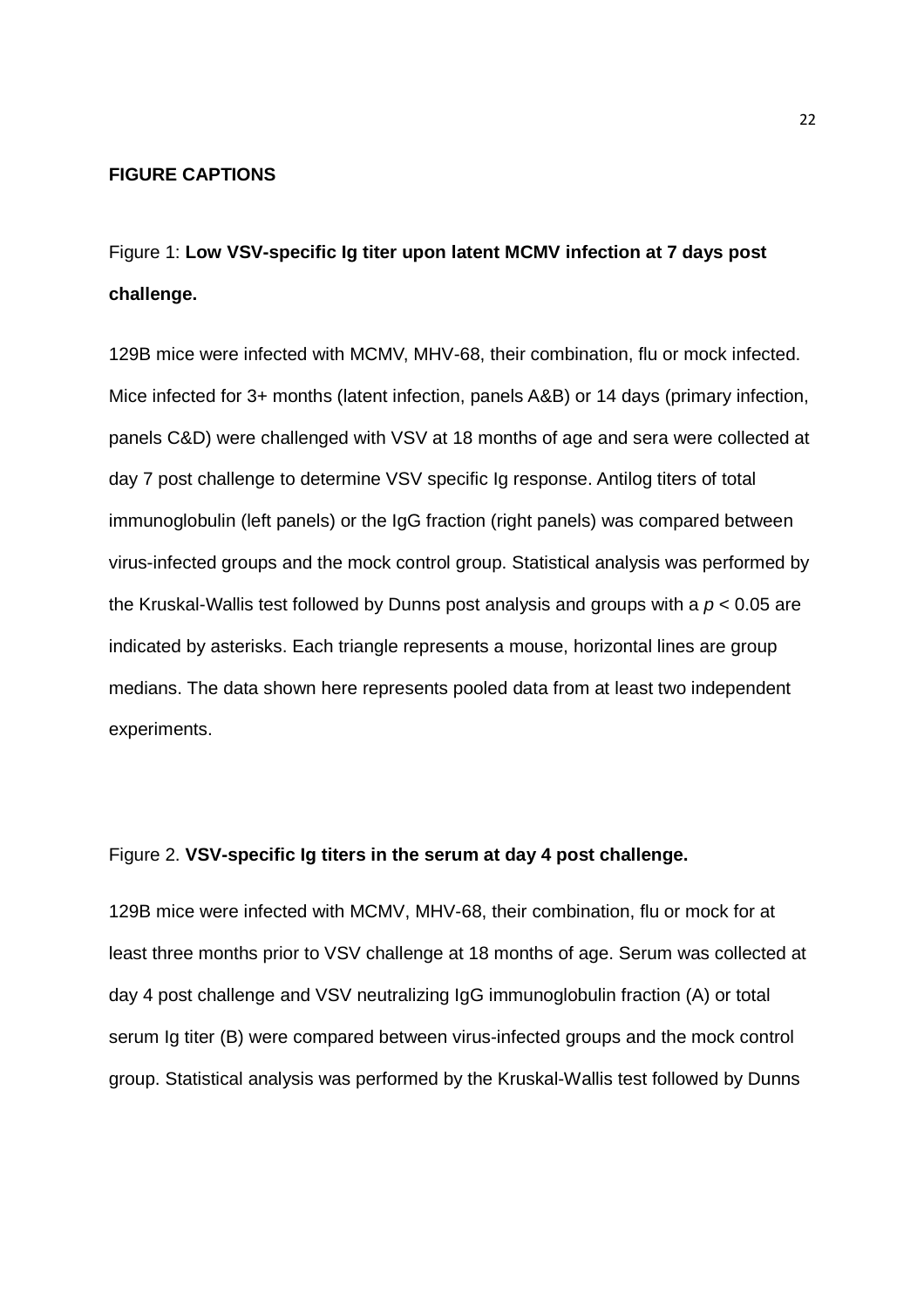post analysis. Each triangle represents a mouse, horizontal lines are group medians. The data shown here represents pooled data from two independent experiments

#### Figure 3. **MCMV infection results in a delayed VSV specific Ig class switch to IgG.**

D2B6 mice were primed with MCMV, MHV-68, HSV-1, a combination of the three herpesviruses, VACV or mock. Nine months post infection, at 15 months of age, mice were challenged with VSV. Total Ig and IgG response was determined by in vitro neutralization assay at 7 (A&B) or 14 (C&D) days post VSV challenge. Total immunoglobulin titer (left panels) or the IgG fraction (right panels) was compared between virus-infected groups and the mock control group. Data were pooled from three independent experiments. Each triangle represents a mouse, the lines are group medians, and the group with a  $p < 0.05$  is indicated by an asterisk (Kruskal-Wallis test followed by Dunns post analysis).

# Figure 4: **MHV-68 significantly increases the frequency of conventional memory B cells and multiple infection results in an increase of memory CD4 T cells.**

Six months old D2B6 mice were primed with MCMV, MHV-68, HSV-1, combination of the three herpesviruses, VACV or mock. Eight months post priming, blood lymphocytes were isolated and analyzed for their expression of  $IgM^{+/}$  and CD80<sup>+</sup> on CD19<sup>+</sup> cells, to define the memory B cell subsets (representative gating of CD19<sup>+</sup> cells in A), and percentages of cells in indicated gates is represented for each mouse (B and C). Expression of CD44 and CD62L in CD4+CD8- T-cells was analyzed to define the EM CD4 T cell subset (representative gating in D) and percentages of EM in the CD4 T-cell pool are shown (E). In panels B, C and E, each dot represents a mouse and the lines